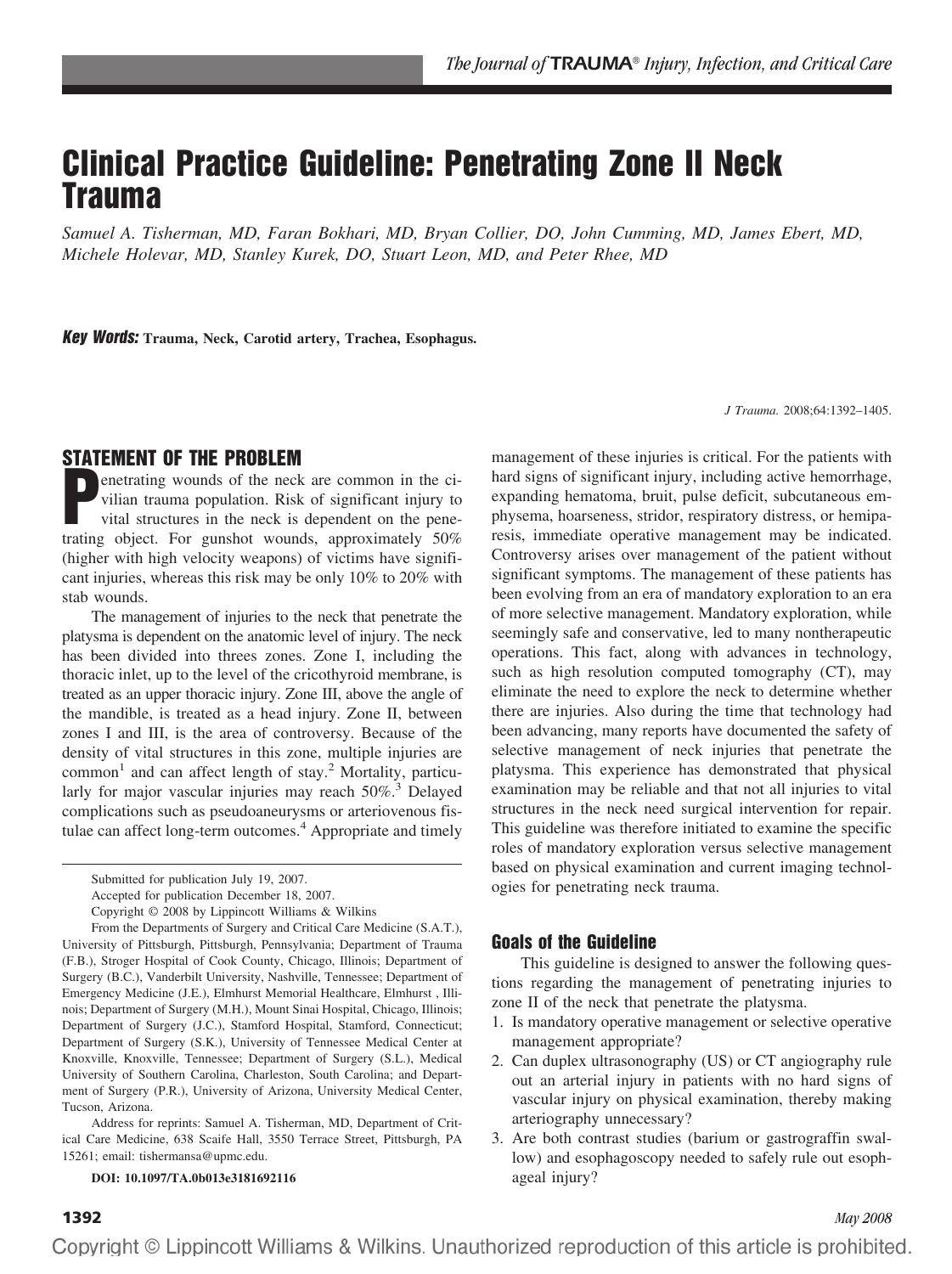4. Is physical examination sensitive enough to rule out injuries to vascular structures or the aerodigestive tract?

# **PROCESS**

The process used by this committee was developed by the Practice Management Guidelines Committee of the Eastern Association for the Surgery of Trauma (www.east.org). The committee agreed on the questions to be considered. Literature for review included the following terms: human, trauma patients, penetrating, and neck; specific structures were also searched (larynx, trachea, esophagus, carotid artery, and jugular vein). Medline and EMBASE were searched from 1966 to 2007.

Articles were distributed among committee members for formal review. Each article was entered into a review data sheet that summarized the main conclusions of the study and identified any deficiencies in the study. Furthermore, reviewers classified each reference by the methodology established by the Agency for Health Care Policy and Research of the United States Department of Health and Human Services as follows: Class I—prospective, randomized, double-blinded study; Class II—prospective, randomized, nonblinded trial; or Class III—retrospective series, meta-analysis.

An evidentiary table (Table 1) was constructed using the 112 references that were identified: Class I, 1 reference; Class II, 30 references; and Class III, 81 references. Recommendations were made on the basis of the studies included in this table. Level I recommendations, usually based on Class I data, were meant to be convincingly justifiable on scientific evidence alone. Level II recommendations, usually supported by Class I and II data, were to be reasonably justifiable by available scientific evidence and strongly supported by expert opinion. Level III recommendations, usually based on Class II and III data, were to be made when adequate scientific evidence is lacking, but the recommendation is widely supported by available data and expert opinion.

# **RECOMMENDATIONS Selective Workup—Operation Versus Selective Nonoperative Management**

#### *Recommendations*

- Level I: Selective operative management and mandatory exploration of penetrating injuries to zone II of the neck have equivalent diagnostic accuracy. Therefore, selective management is recommended to minimize unnecessary operations.
- Level II: High resolution CT angiography offers appropriate diagnostic accuracy with minimal risk, making this the initial diagnostic study of choice when available.

Level III: No recommendations.

### *Scientific Foundation*

Nonoperative management of penetrating neck wounds was common in the early 20th century. Based on a review of civilian experience, Fogelman and Stewart<sup>5</sup> recognized in 1956 that mandatory exploration led to less mortality than a strategy of observation. The rationale was that a significant number of seemingly asymptomatic patients with penetrating neck injuries actually have injuries.<sup>6</sup> In addition, negative neck explorations have little morbidity, though the financial cost is noteworthy; in 1981, Merion et al.<sup>7</sup> estimated the cost of a negative exploration at \$1,930. Although an exploration under local anesthesia is appealing in terms of limiting recovery time and costs, Almskog et al. $8$  found that neck explorations under local anesthesia, compared with general anesthesia, resulted in more hematomas and missed injuries. Consequently, mandatory exploration under general anesthesia for injuries that penetrate the platysma seemed reasonable.<sup>9,10</sup>

Mandatory exploration gained in popularity as studies showed that clinical symptoms were not present in 0% to 23% of the cases. However, mandatory exploration was negative 53% to 60% of the time and did not identify any injuries. In addition, some of the clinically silent injuries were venous and pharyngoesophageal injuries, which did not require operative therapy.<sup>11–13</sup>

Slowly, uncontrolled studies began to suggest that patients without clear signs of vascular or visceral injury could be observed,  $14-34$  though observation for up to 48 hours may be necessary,<sup>35</sup> depending on the use of ancillary tests. Jurkovich et al.<sup>36</sup> compared the results of mandatory exploration (the preference of the attending surgeon) in 47 patients with a selective approach in 53 patients using 43 angiograms and 14 endoscopies. In the mandatory exploration group, the negative exploration rate was 53%. In the selective approach group, 12 injuries were found but only five patients benefited from the work up. Some studies specifically recommended that to manage penetrating neck injuries, a well-staffed teaching hospital with a trauma service and immediate availability of radiologic and endoscopic evaluations is needed.<sup>37</sup> However, it has been shown that selective management can be safe in community hospitals with experienced surgeons.<sup>38</sup> Evidence of chest injury does not seem to be an indication for neck exploration.<sup>39</sup>

Debate on the issue of selective management continued as Meyer et al.<sup>40</sup> questioned this new approach of selective exploration for penetrating neck injuries. In a series of 113 patients, they obtained arteriograms, laryngotracheoscopy, esophagoscopy, and esophagography in each patient before a mandatory exploration. Forty-eight injuries were identified in 35 explorations. Of concern was the fact that five patients had six major injuries that were not identified by the preoperative testing. Thus they believed that a mandatory exploration approach was indicated.

More recent studies have consistently shown that the selective approach is a safe option. In a series of 128 asymptomatic patients who were observed by Biffl et al., $41$  based primarily on physical examination, only one patient had a missed injury (from an ice pick). Only 15% of these patients required adjuvant tests. Sriussadaporn et al.<sup>42</sup> also success-

### *Volume 64* • *Number 5* **1393**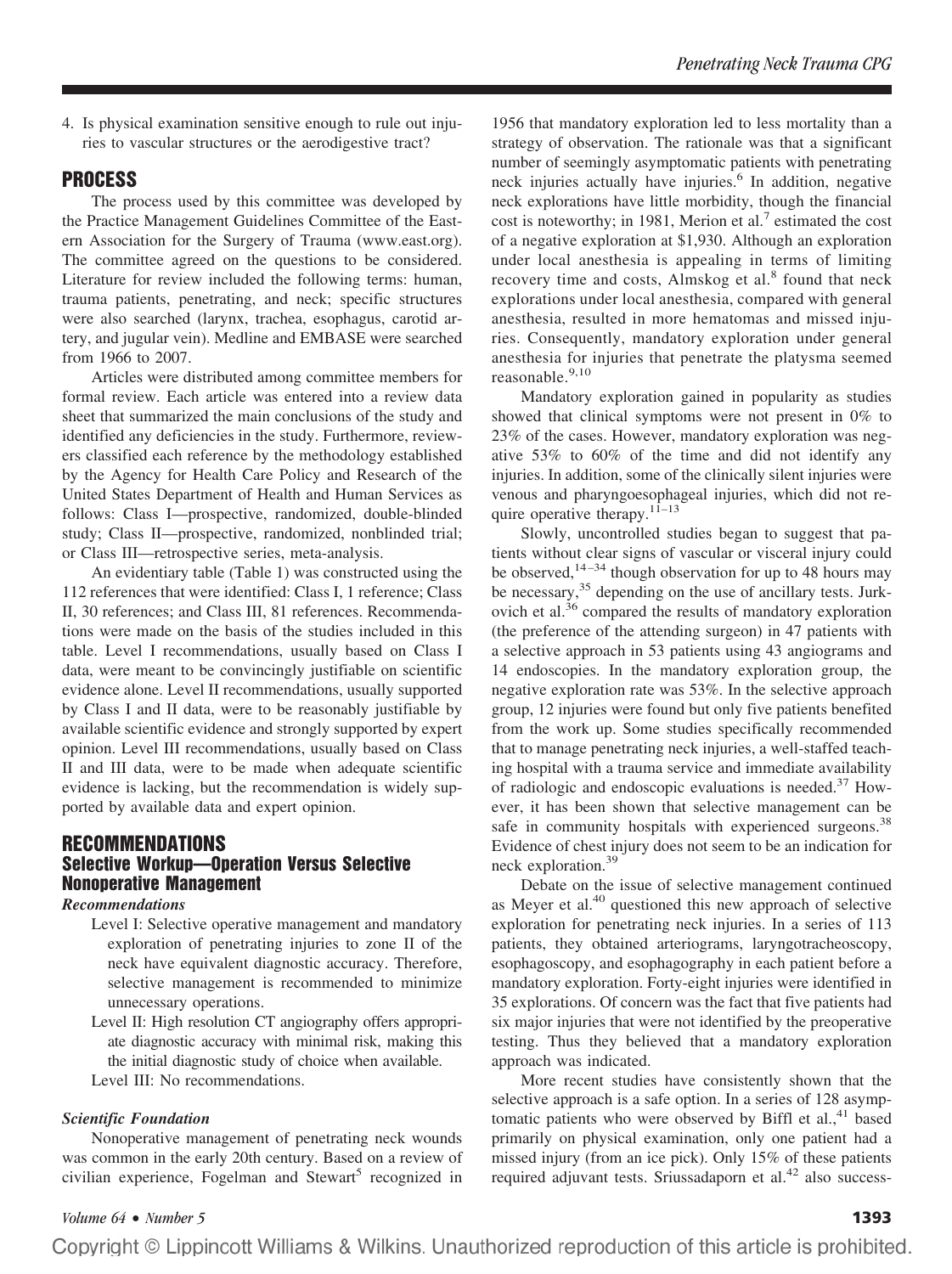| <b>Table</b>                    | $\overline{ }$                 |              | Penetrating Zone II Neck Trauma Evid              | entiary Table     |                                                                                                                                                                                                                                                                                                                                                                                                                                                                              |
|---------------------------------|--------------------------------|--------------|---------------------------------------------------|-------------------|------------------------------------------------------------------------------------------------------------------------------------------------------------------------------------------------------------------------------------------------------------------------------------------------------------------------------------------------------------------------------------------------------------------------------------------------------------------------------|
| Σ.                              | First Author                   | Year         | Reference                                         | Class             | Conclusions                                                                                                                                                                                                                                                                                                                                                                                                                                                                  |
| $\mathbf{\tau}$                 | <b>Bumpous JM</b>              | 2000         | $\overline{4}$<br>Am J Otolaryngol 21:190         | Ξ                 | Zone II is the most common area of injury and most patients will require neck exploration. Major vascular<br>A significant number of patients will have long-term sequelae including hoarseness or dysphagia and<br>wound or from the aerodigestive tract. Angiography is helpful if surgery is not immediately warranted<br>injuries are evident with expanding hematoma, declining mental status, persistent bleeding from the<br>they may require persistent tracheotomy. |
|                                 | Atta HM                        | 1999         | Am Surg 65:575-7                                  | ≡                 | The Organ Injury Scale can be used to predict the length of hospital stay.                                                                                                                                                                                                                                                                                                                                                                                                   |
| $\alpha$ $\omega$ 4             | <b>Bladergroen M</b>           | 1989         | Am J Surg 157:483-6                               | $\equiv$          | Aggressive resuscitation, evaluation, and operative intervention are needed for these patients.                                                                                                                                                                                                                                                                                                                                                                              |
|                                 | Amirjamshidi A                 | 2000         | Surg Neurol 53:136-45                             | Ξ                 | Early recognition of stigmas suggesting possible formation of extracranial traumatic vasculopathies such<br>surgical techniques in situations in which more sophisticated endovascular equipment is unavailable<br>as aneurysms or arteriovenous fistulas should be highlighted for evaluation. Performing angiography<br>promptly in suspected cases can pick up such traumatic vascular lesions earlier. Using simpler<br>can be life-saving.                              |
| <b>5 G</b>                      | Fogelman M                     | 1956         | Am J Surg 91:581-96                               | Ξ.                | Mandatory exploration led to less mortality than a strategy of observation.                                                                                                                                                                                                                                                                                                                                                                                                  |
|                                 | Markey JC                      | 1975         | Am Surg 41:77-83                                  | Ξ                 | They recommend exploring everyone with injury past the platysma as negative exploration has low<br>morbidity.                                                                                                                                                                                                                                                                                                                                                                |
| $\sim$ $\infty$                 | Almskog BA<br><b>Merion RM</b> | 1985<br>1981 | Acta Chir Scand 151:419-23<br>Arch Surg 116:691-6 | ≡≡                | They propose that all patients with wounds penetrating the platysma should be explored with general<br>Selective management is safe. Angiography and esophageal studies are needed.                                                                                                                                                                                                                                                                                          |
|                                 |                                |              |                                                   |                   | anesthesia. This is due to inadequate hemostasis (hematoma formation) and missed injuries when<br>using local anesthesia.                                                                                                                                                                                                                                                                                                                                                    |
| တ                               | Roon AJ                        | 1979         | J Trauma 19:391-7                                 | $=$               | All patients with platysma penetration should undergo operation since physical exam is insensitive and                                                                                                                                                                                                                                                                                                                                                                       |
|                                 |                                |              |                                                   |                   | morbidity and mortality are low. Selective angiography can help in the planning of operations.                                                                                                                                                                                                                                                                                                                                                                               |
| $\overline{C}$                  | Walsh MS                       | 1994         | Injury 25:393-5                                   | Ξ                 | Policy of mandatory exploration is justified.                                                                                                                                                                                                                                                                                                                                                                                                                                |
| $\overline{1}$                  | Saletta JD                     | 1976<br>1980 | J Trauma 16:579-87<br>J Trauma 20:695-7           | Ξ                 | Policy of mandatory exploration is justified.                                                                                                                                                                                                                                                                                                                                                                                                                                |
| $\frac{10}{10}$                 | Elerding SC<br>Bishara RA      | 1986         | Surgery 100:655-60                                | $\equiv$ $\equiv$ | Mandatory exploration is safe and appropriate. Clinical evaluation preop not what is used for selective<br>Selective management based on physical examination is appropriate.                                                                                                                                                                                                                                                                                                |
|                                 |                                |              |                                                   |                   | management.                                                                                                                                                                                                                                                                                                                                                                                                                                                                  |
| $\overline{4}$                  | May M                          | 1975         | Laryngoscope 85:57-75                             | Ξ                 | Asymptomatic patients without hard or soft signs should not be explored. This study justifies selective<br>rather than routine exploration.                                                                                                                                                                                                                                                                                                                                  |
| $\frac{5}{1}$                   | Bostwick J, 3rd                | 1976         | South Med J 69:550-3                              | Ξ                 | The most common organ injury that is fatal is injury to the carotid. Morbidity is primarily related to                                                                                                                                                                                                                                                                                                                                                                       |
|                                 |                                |              |                                                   |                   | risk of intracerebral hemorrhage. Consideration to carotid ligation should be given in these situations.<br>neurological deficit. Reinstitution of cerebral flow to a previously acutely ischemic brain adds greater<br>When the general condition of the patient permits, barium swallow is extremely reliable method for<br>neurological deterioration. Carotid injury repair should occur when there has been no preexisting                                              |
|                                 |                                |              |                                                   |                   | demonstrating esophageal perforation.                                                                                                                                                                                                                                                                                                                                                                                                                                        |
| $\frac{6}{1}$<br>$\overline{1}$ | Blass DC<br>Lundy LJ           | 1978<br>1978 | Surg Gynecol Obstet 14<br>J Trauma 18:2-7         | ≡≡                | Selective management is safe, but requires capability for appropriate diagnostic tests and close<br>Small, retrospective study. Decision to operate, or not, unclear.                                                                                                                                                                                                                                                                                                        |
|                                 |                                |              | 845-8                                             |                   | observation by nurses and house staff.                                                                                                                                                                                                                                                                                                                                                                                                                                       |
| $\frac{\infty}{2}$              | Meinke AH                      | 1979         | Am J Surg 138:314-9                               | Ξ                 | This experience and a review of the literature support the concept of selective management of                                                                                                                                                                                                                                                                                                                                                                                |
| စ္                              | Campbell FC                    | 1980         | Brit J Surg 67:582-6                              | $=$               | selective policy for surgical intervention is safe. A minimal morbidity and mortality can be obtained by<br>adequate preoperative evaluation which includes the use of contrast radiography and angiography.<br>penetrating neck injuries with active observation.<br>⋖                                                                                                                                                                                                      |
| $\overline{\mathcal{S}}$        | Pate JW                        | 1980         | Am Surg 46:38-43                                  | Ξ                 | and observations supplemented by simple radiograph examinations allowed selection of a large group<br>Methodology not consistent with current standards of care. Careful and repeated physical examinations                                                                                                                                                                                                                                                                  |
|                                 |                                |              |                                                   |                   | Aggressive emergency room management and adequate exposure and repair of vascular injuries<br>of patients who were satisfactorily treated by simple wound closure and clinical observations.<br>prevented cerebral damage so common in previous reports.                                                                                                                                                                                                                     |
|                                 |                                |              |                                                   |                   |                                                                                                                                                                                                                                                                                                                                                                                                                                                                              |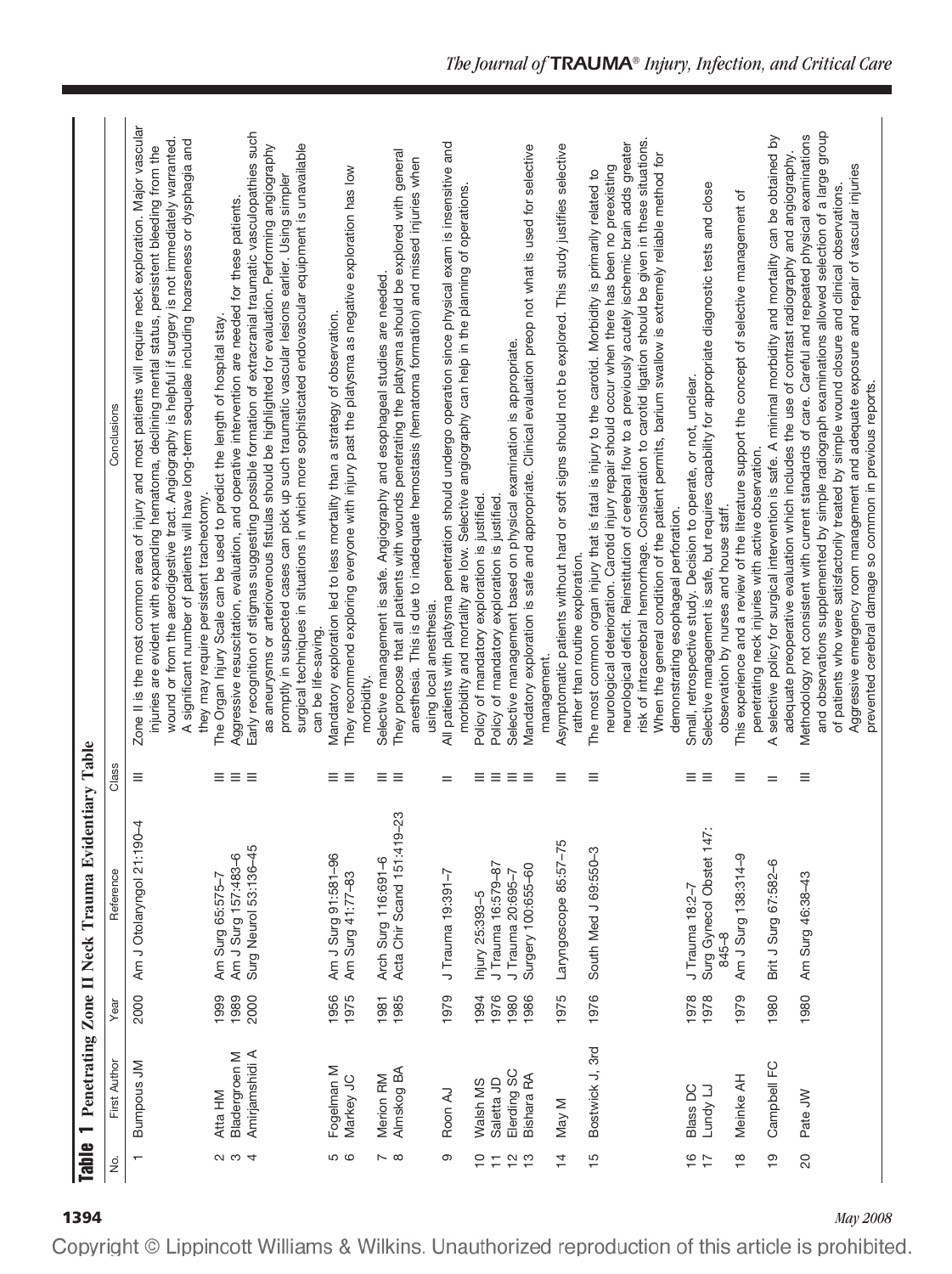| <b>Table</b>   |                          |              | Penetrating Zone II Neck Trauma Evid           |                       | entiary Table (continued)                                                                                                                                                                                      |
|----------------|--------------------------|--------------|------------------------------------------------|-----------------------|----------------------------------------------------------------------------------------------------------------------------------------------------------------------------------------------------------------|
| ,<br>2         | First Author             | Year         | Reference                                      | Class                 | Conclusions                                                                                                                                                                                                    |
| $\overline{c}$ | Massac E                 | 1983         | Am J Surg 145:263-5                            | Ξ                     | Our morbidity and mortality rates are slightly lower than those reported in most series. This review<br>supports the concept that therapy for penetrating injuries to the neck should be individualized.       |
| ಜ ಜ            | Shuck JM<br>Rao PM       | 1983<br>1983 | Ann Emerg Med 12:159-61<br>J Trauma 23:47-9    | $\equiv$ $=$ $\equiv$ | Selective management of neck injuries should be done.<br>Recommend a policy of selective management                                                                                                            |
| $\overline{2}$ | Demetriades D            | 1985         | $\cdot$<br>Ann R Coll Surg Engl 67<br>$71 - 4$ |                       | Selective management is ok.                                                                                                                                                                                    |
| 8<br>26        | Cohen ES                 | 1987         | South Med J 80:26-8                            | ≡≡                    | Selective exploration of penetrating neck wounds is both safe and reasonable.                                                                                                                                  |
| 27             | Ramadan HH<br>Mansour MA | 1987<br>1991 | Laryngoscope 97:975-7<br>Am J Surg 162:517-20  | $=$                   | A selective approach to penetrating neck wounds can be safe even in a prolonged military conflict.<br>Selective neck exploration is efficacious and safe.                                                      |
| 28             | Roden DM                 | 1993         | Am Surg 59:750-3                               | Ξ                     | The selective approach to the operative management of these patients is safe and effective in identifying                                                                                                      |
| 29             | Luntz M                  | 1993         | Eur Arch Otorhinolaryngol                      | Ξ                     | Patients with penetrating neck injuries should be differentiated into 2 basic categories: immediately life-<br>those patients in need of operation and selecting out those patients who may be safely observed |
|                |                          |              | 250:369-74                                     |                       | massive bleeding, expanding hematoma, non-expanding hematoma in the presence of hemodynamic<br>threatening and not immediately life-threatening. Immediately life-threatening features include overt           |
|                |                          |              |                                                |                       | exploration. Those patients without immediately life-threatening injuries, but with any signs of vascular<br>instability, hemomediastinum, hemothorax. and hypovolemic shock, require In immediate surgical    |
|                |                          |              |                                                |                       | complication, signs of upper aerodigestive tract lesions, or peripheral neurological deficits, should<br>undergo thorough imaging to determine the need for and nature of possible surgical intervention.      |
| 30             | Sofianos C               | 1996         | Surgery 120:785-8                              | $=$                   | Conservative management with selectively supplemented appropriate investigations is a viable                                                                                                                   |
| $\overline{5}$ | Klyachkin ML             | 1997         | Am Surg 63:189-94                              | Ξ                     | The data support the application of the selective management algorithm for zone II neck wounds.<br>proposition in this type of injury.                                                                         |
|                |                          |              |                                                |                       | Preoperative ancillary diagnostic tests would have further reduced the negative exploration rate.                                                                                                              |
| 32             | Hersman G                | 2001         | Int Surg 86:82-9                               | ≡                     | More of a review of the change in practice from mandatory exploration to selective management. No                                                                                                              |
| 33             | Sheely CH                | 1975         | J Trauma 15:895-900                            | Ξ                     | Carefully selected patients can be observed for evolution of neck injuries with a resultant low morbidity<br>conclusions can be drawn from their data.                                                         |
| 34             | Ayuyao AM                | 1985         | Ann Surg 202:563-7                             | Ξ                     | The frequency of operations for penetrating neck wounds without structural injuries was minimized in the<br>and mortality.                                                                                     |
|                |                          |              |                                                |                       | selective exploration group.                                                                                                                                                                                   |
| 35             | Stroud WH                | 1980         | Am J Surg 140:323-6                            | $\equiv$              | Mandatory exploration is not necessary, but if nonoperative management is pursued, exploration may be                                                                                                          |
| 36             | Jurkovich GJ             | 1985         | J Trauma 25:819-22                             | Ξ                     | In the absence of clinical signs of major vascular, esophageal, airway, or neurologic injury, the indication<br>needed if any change in clinical course occurs. Observation for 48 h is recommended.           |
|                |                          |              |                                                |                       | for ancillary diagnostic testing may best be defined by the anatomic location of the injury. Zone II                                                                                                           |
|                |                          |              |                                                |                       | injuries are rarely occult. Asymtomatic patients may safely be observed only. Zone I injuries should be<br>aggressively evaluated by CXR, arteriography, and fluoroesophagography. Zone Il injuries warrant    |
|                |                          |              |                                                |                       | arteriography. Aerodigestive tract studies of injuries to this neck zone are useless.                                                                                                                          |
| 57             | Ordog GJ                 | 1985         | J Trauma 25:238-46                             | Ξ                     | substantial number of patients with penetrating trauma to the neck can be selectively managed<br>⋖                                                                                                             |
|                |                          |              |                                                |                       | injury and entrance to the hospital is greater than 6 h. Patients who are stable and lack physical signs<br>depending on the symptoms, signs, site and direction of trajectory, and whether the time between   |
|                |                          |              |                                                |                       | of obvious major neck injury can be evaluated by diagnostic radiologic and endoscopic techniques. If                                                                                                           |
|                |                          |              |                                                |                       | no significant injury is found, observation with repeated physical exams and 24 h availability of<br>radiologic and endoscopic modalities must be adhered to.                                                  |
| 88             | Cabasares HV             | 1982         | Am Surg 48:355-8                               | Ξ                     | Selective management is safe. Prompt operation, when appropriate, can spare patients unnecessary and                                                                                                           |
| 89             | Goldberg PA              | 1991         | Injury 22:7-8                                  | $=$                   | Concomitant penetrating chest injury is not an indication for exploration of the neck.<br>costly testing.                                                                                                      |

*Volume 64* • *Number 5*<br>**Copyright** © Lippincott Williams & Wilkins. Unauthorized reproduction of this article is prohibited.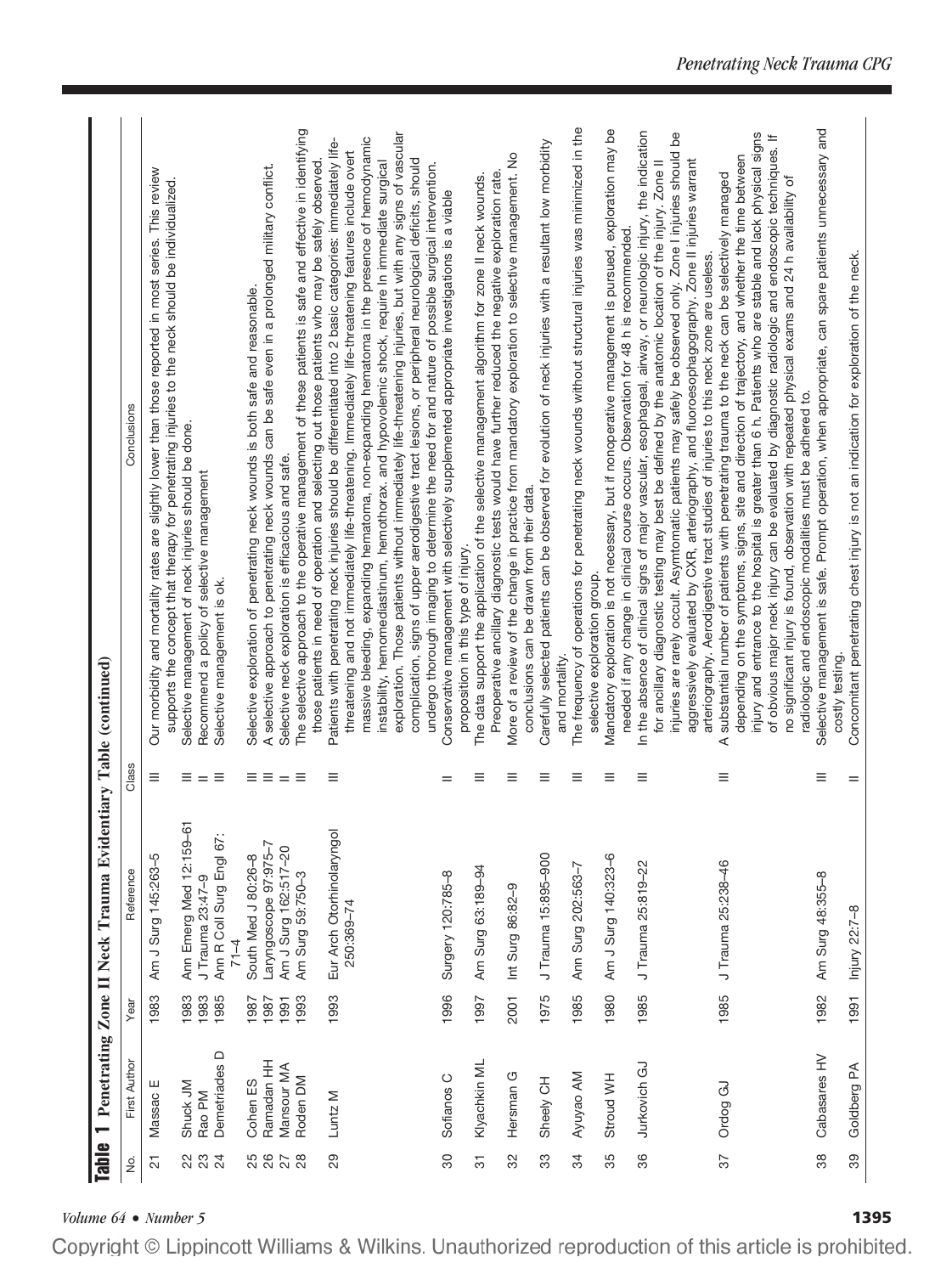| $\frac{1}{\sinh(\theta)}$                         | ┯                                       |                      | Penetrating Zone II Neck Trauma Evid                            |                               | entiary Table (continued)                                                                                                                                                                                                                                                                                                                                                                                                                                                                                                                                                                                                            |
|---------------------------------------------------|-----------------------------------------|----------------------|-----------------------------------------------------------------|-------------------------------|--------------------------------------------------------------------------------------------------------------------------------------------------------------------------------------------------------------------------------------------------------------------------------------------------------------------------------------------------------------------------------------------------------------------------------------------------------------------------------------------------------------------------------------------------------------------------------------------------------------------------------------|
| s<br>S                                            | First Author                            | Year                 | Reference                                                       | Class                         | Conclusions                                                                                                                                                                                                                                                                                                                                                                                                                                                                                                                                                                                                                          |
| $\overline{a}$                                    | Meyer JP                                | 1987                 | Arch Surg 122:592-7                                             | $\equiv$                      | Potentially lethal vascular and visceral structures in the neck may go undetected if selective exploration<br>criteria are used in the decision to explore penetrating wounds to zone II of the neck.                                                                                                                                                                                                                                                                                                                                                                                                                                |
| $\overline{4}$<br>$\mathfrak{S}$<br>$\frac{4}{3}$ | Sriussadaporn S<br>Nason RW<br>Biffl WL | 1997<br>2001<br>2001 | Am J Surg 174:678-82<br>Can J Surg 44:122-6<br>Int Surg 86:90-3 | Ξ.<br>$=$                     | Selective management may be appropriate, but the criteria for observation are unclear.<br>Selective management is safe and does not mandate diagnostic testing.<br>Selective management based on clinical findings is safe.                                                                                                                                                                                                                                                                                                                                                                                                          |
| $\overline{4}$                                    | Narrod JA                               | 1984                 | J Emerg Med 2:17-22                                             | $\equiv$ $\equiv$             | if the wound approaches the mediastinum, esophageal contrast studies and endoscopic evaluation are<br>ancillary diagnostic testing for level II and III injuries. For level I injuries, arteriography is performed and<br>approach to their evaluation is both safe and cost-effective. Observation does not mandate extensive<br>Mandatory exploration of penetrating anterior neck wounds is unnecessary and use of a selective<br>performed in selected patients. In this study, the sensitivity of esophagoscopy and esophageal<br>contrast studies was less than 70%; therefore, injuries with abnormal soft tissue air undergo |
| 45                                                | Narrod JA                               | 1984                 | Arch Surg 119:574-8                                             | =                             | Selective exploration for penetrating neck injuries is safe and cost-effective. Observation does not<br>mandatory exploration despite the risk of negative exploration.<br>mandate extensive ancillary testing for level II and III injuries.                                                                                                                                                                                                                                                                                                                                                                                        |
| 46                                                | Velmahos GC                             | 1994                 | Can J Surg 87:487-91                                            | $=$                           | Large study of selective management, but 9% missed injuries seems high.                                                                                                                                                                                                                                                                                                                                                                                                                                                                                                                                                              |
| $\frac{8}{3}$<br>$\ddot{+}$                       | Golueke PJ<br>Atta HM                   | 1984<br>1998         | J Trauma 24:1010-4<br>Am Surg 64:222-5                          | Ξ<br>$\overline{\phantom{0}}$ | Transcervical injuries are more lethal than other types of injuries to the neck.<br>Mandatory and selective strategies are equivalent.                                                                                                                                                                                                                                                                                                                                                                                                                                                                                               |
| $\overline{a}$                                    | Hirshberg A                             | 1994                 | Am J Surg 167:309-12                                            | $\equiv$                      | Transcervical penetration may be a predictor of major injury, supporting an approach of mandatory neck<br>exploration.                                                                                                                                                                                                                                                                                                                                                                                                                                                                                                               |
| SO                                                | Demetriades D                           | 1996                 | J Trauma 40:758-60                                              | $=$                           | This study does not support mandatory operation for all transcervical gunshot wounds. A careful clinical<br>examination combined with the appropriate diagnostic investigations should determine the treatment<br>modality. About 80% of these patients can safely be managed nonoperatively.                                                                                                                                                                                                                                                                                                                                        |
| 51                                                | Gracias VH                              | 2001                 | Arch Surg 136:1231-5                                            | $\equiv$                      | eliminated when CT demonstrates trajectories remote from vital structures. Further prospective study<br>CT in stable selected patients with penetrating neck trauma seems safe. Invasive studies can often be<br>of CT scan after penetrating neck trauma is needed.                                                                                                                                                                                                                                                                                                                                                                 |
|                                                   | Mazolewski PJ                           | 2001                 | J Trauma 51:315-9                                               | $=$                           | CT is good and can be used to eliminate the need for mandatory exploration.                                                                                                                                                                                                                                                                                                                                                                                                                                                                                                                                                          |
| ន ន ង                                             | Nunez DB, Jr<br>Munera F                | 2004<br>2004         | Radiographics 24:1087-98<br>Emerg Rad 10:303-9                  | $\equiv$<br>$\equiv$          | This is more of a review of the possible injuries that can be demonstrated with CT angiography. They<br>point out that CT angiography may also provide valuable information regarding soft tissues,<br>CT angiography decreases the need for angiography.<br>aerodigestive track, and spine.                                                                                                                                                                                                                                                                                                                                         |
| 55                                                | Inaba K                                 | 2006                 | J Trauma 61:144-149                                             | Ξ                             | 106 injuries. 15 needed urgent operation. 91 patients underwent CT angio. 100% sensitivity and 93.5%<br>specificity in detecting all vascular and aerodigestive injuries sustained. Non-diagnostic studies were<br>secondary to retained missile fragments.                                                                                                                                                                                                                                                                                                                                                                          |
| 56                                                | Woo K                                   | 2005                 | Am Surg 71:754-758                                              | $=$                           | vs. 33%) and fewer negative explorations (0% vs. 32%). Use of angiography and esophagography also<br>Retrospective study of 130 patients. Patients who underwent CT angiogram had fewer explorations (3%<br>decreased with use of CT angiography.                                                                                                                                                                                                                                                                                                                                                                                    |
| 57                                                | Bell RB                                 | 2007                 | J Oral Maxillofac Surg 65:<br>691-705                           | $=$                           | Retrospective study. 65 patients underwent CT angiography. The number of neck explorations decreased<br>and virtually eliminated negative neck explorations.                                                                                                                                                                                                                                                                                                                                                                                                                                                                         |
| 58                                                | Prgomet D                               | 1996                 | Eur Arch Otorhinolaryngol<br>253:294-6                          | Ξ                             | Secondary closure is better for wounds treated more than 6 h after injury or in cases with larger tissue<br>Wounds treated during the first 6 h after injury should be closed primarily but with obligatory drainage.<br>defects requiring larger local or free graft flaps for closure.                                                                                                                                                                                                                                                                                                                                             |
| 59                                                | Danic D                                 | 1998                 | Mil Med 163:117-9                                               | Ξ                             | reconstruction of extensive laryngotracheal injuries with the medial layer of the cervical deep fascia<br>Primary closure of war wounds to the head and neck (supported by antibiotic therapy) and<br>were used for the first time as war surgery procedures.                                                                                                                                                                                                                                                                                                                                                                        |
| 60                                                | Cooper A                                | 1987                 | J Ped Surg 22:24-7                                              | $\equiv$                      | Selective management of neck injuries seems appropriate in children.                                                                                                                                                                                                                                                                                                                                                                                                                                                                                                                                                                 |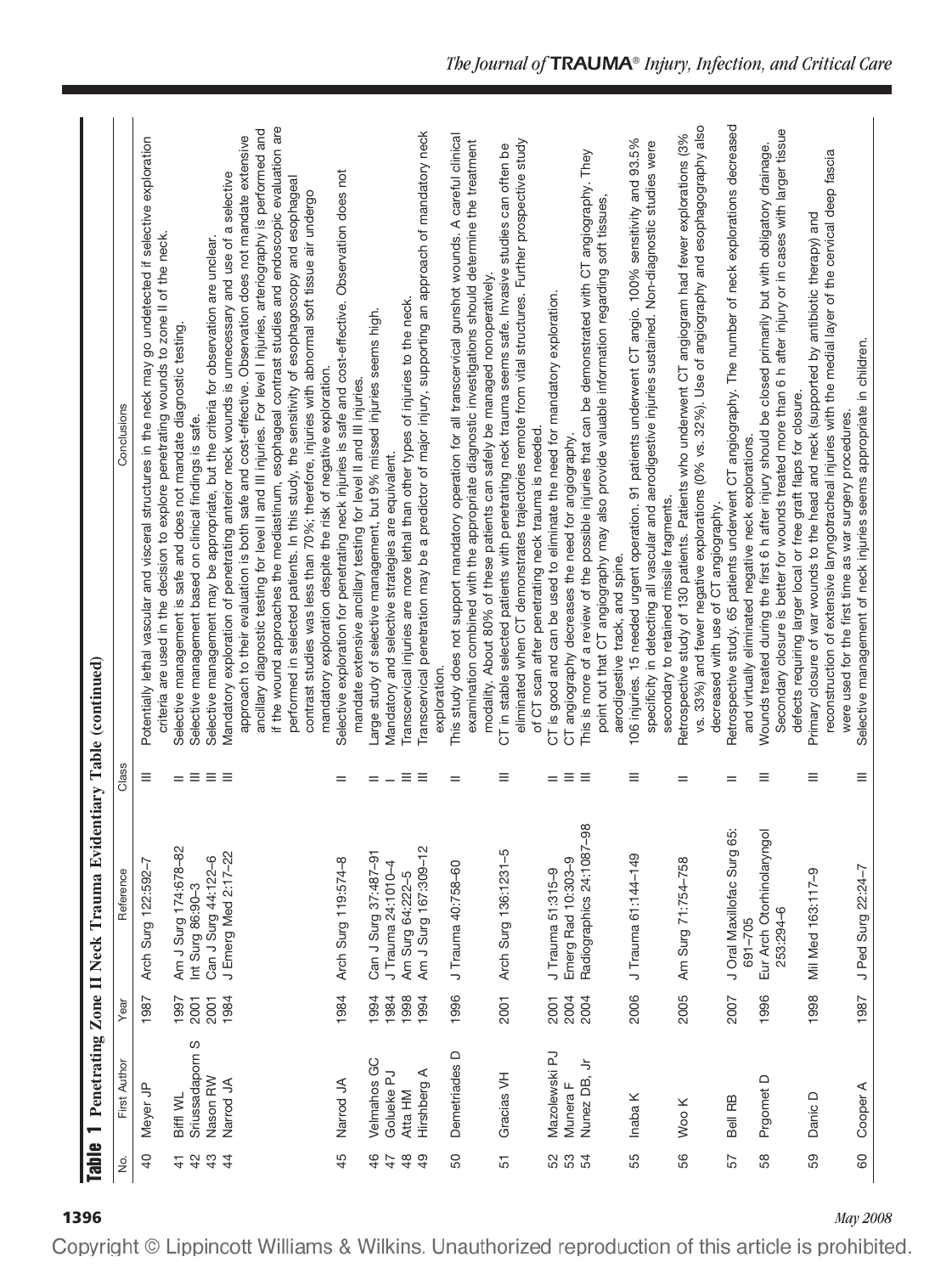| findings and are present in many patients with negative angio. No comment on computed tomography.<br>Color Doppler sonography is as accurate as angiography in screening clinically stable patients with zone<br>No firm conclusions regarding indications for angiographic evaluation can be drawn, but physical exam<br>Vascular injury incidence was 30% when there was an absent pulse, bruit, hematoma or alteration of<br>The sensitivity and specificity of helical CT angiography are high for detection of major carotid and<br>were missing. Higher rate (50%) of vascular injury with trauma above the angle of the mandible<br>Prevertebral soft tissue swelling and bullet fragmentation in proximity to a vessel are non-specific<br>angiography in most cases and avoids the consequences of a possible false-negative study.<br>Location and physical examination can rule out a major arterial injury necessitating operation.<br>Selective management is safe when esophagrams and angiograms are included<br>method of initial exploration for stable patients with penetrating neck wounds.<br>Gunshot wounds cause vascular injury more frequently than stab wounds.<br>Duplex is a reasonable screening test for penetrating arterial injuries.<br>Selective management based on angiography is safe and effective.<br>ultrasound results should warrant subsequent angiography.<br>Negative angiogram allows safe nonoperative management.<br>Duplex is a reasonable alternative to angiography.<br>Il or II injuries and no signs of active bleeding.<br>Ultasound is accurate and cost-effective.<br>alone is unreliable.<br>event prevented.<br>operations.<br>available.<br>findings.<br>neck.<br>≡<br>Ξ<br>Ξ.<br>$\equiv$<br>Ξ<br>$\equiv$<br>Ξ<br>Ξ<br>Ξ<br>Ξ<br>Ξ<br>Ξ<br>$=$<br>$=$<br>$=$<br>$=$<br>$=$<br>$=$<br>Ξ<br>$=$<br>$\equiv$<br>$-54$<br><u>ტ</u><br>$\frac{1}{2}$<br>ဇာ<br>J Thorac Cardiovasc Sur<br>Am J Roentgenol 147:99<br>J Vasc Surg 16:397-400<br>Am J Neurorad 17:161-7<br>Am J Neuroradiol 16:647<br>Am J Neuroradiol 17:943<br>Arch Surg 109:198-205<br>J Vasc Surg 14:346-52<br>Am J Surg 138:309-13<br>Radiology 216:356-62<br>S Afr Med J 89:644-6<br>World J Surg 21:41-7<br>Am Surg 50:198-204<br>Arch Surg 130:971-5<br>Arch Surg 131:691-3<br>J Vasc Surg 1:860-6<br>Radiology 172:79-82<br>J Vasc Surg 8:112-6<br>J Trauma 31:557-62<br>J Trauma 31:1614-7<br>Ann Surg 204:21-31<br>76:633-8<br>1988<br>1989<br>1995<br>1978<br>1986<br>1995<br>1996<br>1999<br>2000<br>1979<br>1974<br>1984<br>1986<br>1992<br>1996<br>1996<br>1984<br>1997<br>1991<br>1991<br>1991<br>Demetriades D<br>Demetriades D<br>O'Donnell VA<br>Montalvo BM<br>Menawat SS<br>Nemzek WR<br>Thomas AN<br>Hartling RP<br>Ginzburg E<br>Sclafani SJ<br>Dunbar LL<br>Bynoe RP<br>Rivers SP<br>Noyes LD<br>North CM<br>Munera F<br>Jarvik JG<br>Smith RF<br>Hiatt JR<br>Hall JR<br>Corr P<br>89<br>69<br>20<br>80<br>82<br>88<br>$\mathbb{Z}^2$<br>$\overline{7}$<br>75<br>76<br>77<br>PQ<br>8<br>$\mathfrak{A}$<br>67<br>72<br>$\overline{\infty}$<br>67 |        |              |      |           |       |                                                                                                                                                                                                                                                                                                                 |
|---------------------------------------------------------------------------------------------------------------------------------------------------------------------------------------------------------------------------------------------------------------------------------------------------------------------------------------------------------------------------------------------------------------------------------------------------------------------------------------------------------------------------------------------------------------------------------------------------------------------------------------------------------------------------------------------------------------------------------------------------------------------------------------------------------------------------------------------------------------------------------------------------------------------------------------------------------------------------------------------------------------------------------------------------------------------------------------------------------------------------------------------------------------------------------------------------------------------------------------------------------------------------------------------------------------------------------------------------------------------------------------------------------------------------------------------------------------------------------------------------------------------------------------------------------------------------------------------------------------------------------------------------------------------------------------------------------------------------------------------------------------------------------------------------------------------------------------------------------------------------------------------------------------------------------------------------------------------------------------------------------------------------------------------------------------------------------------------------------------------------------------------------------------------------------------------------------------------------------------------------------------------------------------------------------------------------------------------------------------------------------------------------------------------------------------------------------------------------------------------------------------------------------------------------------------------------------------------------------------------------------------------------------------------------------------------------------------------------------------------------------------------------------------------------------------------------------------------------------------------------------------------------------------------------------------------------------------------------------------------------------------------------------------------------------------------------------------------|--------|--------------|------|-----------|-------|-----------------------------------------------------------------------------------------------------------------------------------------------------------------------------------------------------------------------------------------------------------------------------------------------------------------|
|                                                                                                                                                                                                                                                                                                                                                                                                                                                                                                                                                                                                                                                                                                                                                                                                                                                                                                                                                                                                                                                                                                                                                                                                                                                                                                                                                                                                                                                                                                                                                                                                                                                                                                                                                                                                                                                                                                                                                                                                                                                                                                                                                                                                                                                                                                                                                                                                                                                                                                                                                                                                                                                                                                                                                                                                                                                                                                                                                                                                                                                                                             | .<br>2 | First Author | Year | Reference | Class | Conclusions                                                                                                                                                                                                                                                                                                     |
|                                                                                                                                                                                                                                                                                                                                                                                                                                                                                                                                                                                                                                                                                                                                                                                                                                                                                                                                                                                                                                                                                                                                                                                                                                                                                                                                                                                                                                                                                                                                                                                                                                                                                                                                                                                                                                                                                                                                                                                                                                                                                                                                                                                                                                                                                                                                                                                                                                                                                                                                                                                                                                                                                                                                                                                                                                                                                                                                                                                                                                                                                             |        |              |      |           |       | ≔<br>Nonoperative observation of penetrating zone-II neck injuries is safe and the management of choice<br>active observation can be performed and the facilities for immediate operative intervention are                                                                                                      |
|                                                                                                                                                                                                                                                                                                                                                                                                                                                                                                                                                                                                                                                                                                                                                                                                                                                                                                                                                                                                                                                                                                                                                                                                                                                                                                                                                                                                                                                                                                                                                                                                                                                                                                                                                                                                                                                                                                                                                                                                                                                                                                                                                                                                                                                                                                                                                                                                                                                                                                                                                                                                                                                                                                                                                                                                                                                                                                                                                                                                                                                                                             |        |              |      |           |       | In stable patients, angiography helps avoid unnecessary operations and helped plan appropriate                                                                                                                                                                                                                  |
|                                                                                                                                                                                                                                                                                                                                                                                                                                                                                                                                                                                                                                                                                                                                                                                                                                                                                                                                                                                                                                                                                                                                                                                                                                                                                                                                                                                                                                                                                                                                                                                                                                                                                                                                                                                                                                                                                                                                                                                                                                                                                                                                                                                                                                                                                                                                                                                                                                                                                                                                                                                                                                                                                                                                                                                                                                                                                                                                                                                                                                                                                             |        |              |      |           |       |                                                                                                                                                                                                                                                                                                                 |
|                                                                                                                                                                                                                                                                                                                                                                                                                                                                                                                                                                                                                                                                                                                                                                                                                                                                                                                                                                                                                                                                                                                                                                                                                                                                                                                                                                                                                                                                                                                                                                                                                                                                                                                                                                                                                                                                                                                                                                                                                                                                                                                                                                                                                                                                                                                                                                                                                                                                                                                                                                                                                                                                                                                                                                                                                                                                                                                                                                                                                                                                                             |        |              |      |           |       |                                                                                                                                                                                                                                                                                                                 |
|                                                                                                                                                                                                                                                                                                                                                                                                                                                                                                                                                                                                                                                                                                                                                                                                                                                                                                                                                                                                                                                                                                                                                                                                                                                                                                                                                                                                                                                                                                                                                                                                                                                                                                                                                                                                                                                                                                                                                                                                                                                                                                                                                                                                                                                                                                                                                                                                                                                                                                                                                                                                                                                                                                                                                                                                                                                                                                                                                                                                                                                                                             |        |              |      |           |       |                                                                                                                                                                                                                                                                                                                 |
|                                                                                                                                                                                                                                                                                                                                                                                                                                                                                                                                                                                                                                                                                                                                                                                                                                                                                                                                                                                                                                                                                                                                                                                                                                                                                                                                                                                                                                                                                                                                                                                                                                                                                                                                                                                                                                                                                                                                                                                                                                                                                                                                                                                                                                                                                                                                                                                                                                                                                                                                                                                                                                                                                                                                                                                                                                                                                                                                                                                                                                                                                             |        |              |      |           |       |                                                                                                                                                                                                                                                                                                                 |
|                                                                                                                                                                                                                                                                                                                                                                                                                                                                                                                                                                                                                                                                                                                                                                                                                                                                                                                                                                                                                                                                                                                                                                                                                                                                                                                                                                                                                                                                                                                                                                                                                                                                                                                                                                                                                                                                                                                                                                                                                                                                                                                                                                                                                                                                                                                                                                                                                                                                                                                                                                                                                                                                                                                                                                                                                                                                                                                                                                                                                                                                                             |        |              |      |           |       | neurologic status. Patients were unlikely to have clinically significant vascular trauma if the above signs                                                                                                                                                                                                     |
|                                                                                                                                                                                                                                                                                                                                                                                                                                                                                                                                                                                                                                                                                                                                                                                                                                                                                                                                                                                                                                                                                                                                                                                                                                                                                                                                                                                                                                                                                                                                                                                                                                                                                                                                                                                                                                                                                                                                                                                                                                                                                                                                                                                                                                                                                                                                                                                                                                                                                                                                                                                                                                                                                                                                                                                                                                                                                                                                                                                                                                                                                             |        |              |      |           |       |                                                                                                                                                                                                                                                                                                                 |
|                                                                                                                                                                                                                                                                                                                                                                                                                                                                                                                                                                                                                                                                                                                                                                                                                                                                                                                                                                                                                                                                                                                                                                                                                                                                                                                                                                                                                                                                                                                                                                                                                                                                                                                                                                                                                                                                                                                                                                                                                                                                                                                                                                                                                                                                                                                                                                                                                                                                                                                                                                                                                                                                                                                                                                                                                                                                                                                                                                                                                                                                                             |        |              |      |           |       | Occult vascular trauma is unlikely in patients with minor physical findings. Angiography is indicated in<br>zone II and III injuries associated with major physical findings, but not in those with minor physical                                                                                              |
|                                                                                                                                                                                                                                                                                                                                                                                                                                                                                                                                                                                                                                                                                                                                                                                                                                                                                                                                                                                                                                                                                                                                                                                                                                                                                                                                                                                                                                                                                                                                                                                                                                                                                                                                                                                                                                                                                                                                                                                                                                                                                                                                                                                                                                                                                                                                                                                                                                                                                                                                                                                                                                                                                                                                                                                                                                                                                                                                                                                                                                                                                             |        |              |      |           |       |                                                                                                                                                                                                                                                                                                                 |
|                                                                                                                                                                                                                                                                                                                                                                                                                                                                                                                                                                                                                                                                                                                                                                                                                                                                                                                                                                                                                                                                                                                                                                                                                                                                                                                                                                                                                                                                                                                                                                                                                                                                                                                                                                                                                                                                                                                                                                                                                                                                                                                                                                                                                                                                                                                                                                                                                                                                                                                                                                                                                                                                                                                                                                                                                                                                                                                                                                                                                                                                                             |        |              |      |           |       | Arteriography for penetrating neck trauma is usually unnecessary for observation of patients in stable<br>condition without suggestive physical findings. Thorough neck exploration with dissection of the<br>carotid sheath in patients with physical examination criteria for surgery eliminates the need for |
|                                                                                                                                                                                                                                                                                                                                                                                                                                                                                                                                                                                                                                                                                                                                                                                                                                                                                                                                                                                                                                                                                                                                                                                                                                                                                                                                                                                                                                                                                                                                                                                                                                                                                                                                                                                                                                                                                                                                                                                                                                                                                                                                                                                                                                                                                                                                                                                                                                                                                                                                                                                                                                                                                                                                                                                                                                                                                                                                                                                                                                                                                             |        |              |      |           |       | Compared to mandatory exploration, angiography with panendoscopy is an equally safe and acceptable                                                                                                                                                                                                              |
|                                                                                                                                                                                                                                                                                                                                                                                                                                                                                                                                                                                                                                                                                                                                                                                                                                                                                                                                                                                                                                                                                                                                                                                                                                                                                                                                                                                                                                                                                                                                                                                                                                                                                                                                                                                                                                                                                                                                                                                                                                                                                                                                                                                                                                                                                                                                                                                                                                                                                                                                                                                                                                                                                                                                                                                                                                                                                                                                                                                                                                                                                             |        |              |      |           |       | Physical examination is insufficient. Angiography or exploration is indicated if platysma is violated.                                                                                                                                                                                                          |
|                                                                                                                                                                                                                                                                                                                                                                                                                                                                                                                                                                                                                                                                                                                                                                                                                                                                                                                                                                                                                                                                                                                                                                                                                                                                                                                                                                                                                                                                                                                                                                                                                                                                                                                                                                                                                                                                                                                                                                                                                                                                                                                                                                                                                                                                                                                                                                                                                                                                                                                                                                                                                                                                                                                                                                                                                                                                                                                                                                                                                                                                                             |        |              |      |           |       |                                                                                                                                                                                                                                                                                                                 |
|                                                                                                                                                                                                                                                                                                                                                                                                                                                                                                                                                                                                                                                                                                                                                                                                                                                                                                                                                                                                                                                                                                                                                                                                                                                                                                                                                                                                                                                                                                                                                                                                                                                                                                                                                                                                                                                                                                                                                                                                                                                                                                                                                                                                                                                                                                                                                                                                                                                                                                                                                                                                                                                                                                                                                                                                                                                                                                                                                                                                                                                                                             |        |              |      |           |       |                                                                                                                                                                                                                                                                                                                 |
|                                                                                                                                                                                                                                                                                                                                                                                                                                                                                                                                                                                                                                                                                                                                                                                                                                                                                                                                                                                                                                                                                                                                                                                                                                                                                                                                                                                                                                                                                                                                                                                                                                                                                                                                                                                                                                                                                                                                                                                                                                                                                                                                                                                                                                                                                                                                                                                                                                                                                                                                                                                                                                                                                                                                                                                                                                                                                                                                                                                                                                                                                             |        |              |      |           |       | Clinical exam is good and not doing angiograms saves 3.08 million dollars per central nervous system                                                                                                                                                                                                            |
|                                                                                                                                                                                                                                                                                                                                                                                                                                                                                                                                                                                                                                                                                                                                                                                                                                                                                                                                                                                                                                                                                                                                                                                                                                                                                                                                                                                                                                                                                                                                                                                                                                                                                                                                                                                                                                                                                                                                                                                                                                                                                                                                                                                                                                                                                                                                                                                                                                                                                                                                                                                                                                                                                                                                                                                                                                                                                                                                                                                                                                                                                             |        |              |      |           |       | Doppler and physical exam have 100% sensitivity for clinically important lesions in the vasculature of the                                                                                                                                                                                                      |
|                                                                                                                                                                                                                                                                                                                                                                                                                                                                                                                                                                                                                                                                                                                                                                                                                                                                                                                                                                                                                                                                                                                                                                                                                                                                                                                                                                                                                                                                                                                                                                                                                                                                                                                                                                                                                                                                                                                                                                                                                                                                                                                                                                                                                                                                                                                                                                                                                                                                                                                                                                                                                                                                                                                                                                                                                                                                                                                                                                                                                                                                                             |        |              |      |           |       | Physical examination is sufficient to identify patients who require arterial or esophageal evaluation.                                                                                                                                                                                                          |
|                                                                                                                                                                                                                                                                                                                                                                                                                                                                                                                                                                                                                                                                                                                                                                                                                                                                                                                                                                                                                                                                                                                                                                                                                                                                                                                                                                                                                                                                                                                                                                                                                                                                                                                                                                                                                                                                                                                                                                                                                                                                                                                                                                                                                                                                                                                                                                                                                                                                                                                                                                                                                                                                                                                                                                                                                                                                                                                                                                                                                                                                                             |        |              |      |           |       |                                                                                                                                                                                                                                                                                                                 |
|                                                                                                                                                                                                                                                                                                                                                                                                                                                                                                                                                                                                                                                                                                                                                                                                                                                                                                                                                                                                                                                                                                                                                                                                                                                                                                                                                                                                                                                                                                                                                                                                                                                                                                                                                                                                                                                                                                                                                                                                                                                                                                                                                                                                                                                                                                                                                                                                                                                                                                                                                                                                                                                                                                                                                                                                                                                                                                                                                                                                                                                                                             |        |              |      |           |       |                                                                                                                                                                                                                                                                                                                 |
|                                                                                                                                                                                                                                                                                                                                                                                                                                                                                                                                                                                                                                                                                                                                                                                                                                                                                                                                                                                                                                                                                                                                                                                                                                                                                                                                                                                                                                                                                                                                                                                                                                                                                                                                                                                                                                                                                                                                                                                                                                                                                                                                                                                                                                                                                                                                                                                                                                                                                                                                                                                                                                                                                                                                                                                                                                                                                                                                                                                                                                                                                             |        |              |      |           |       |                                                                                                                                                                                                                                                                                                                 |
|                                                                                                                                                                                                                                                                                                                                                                                                                                                                                                                                                                                                                                                                                                                                                                                                                                                                                                                                                                                                                                                                                                                                                                                                                                                                                                                                                                                                                                                                                                                                                                                                                                                                                                                                                                                                                                                                                                                                                                                                                                                                                                                                                                                                                                                                                                                                                                                                                                                                                                                                                                                                                                                                                                                                                                                                                                                                                                                                                                                                                                                                                             |        |              |      |           |       | Duplex ultrasound is a reliable method for identifying vascular trauma in the stable patient. Abnormal                                                                                                                                                                                                          |
|                                                                                                                                                                                                                                                                                                                                                                                                                                                                                                                                                                                                                                                                                                                                                                                                                                                                                                                                                                                                                                                                                                                                                                                                                                                                                                                                                                                                                                                                                                                                                                                                                                                                                                                                                                                                                                                                                                                                                                                                                                                                                                                                                                                                                                                                                                                                                                                                                                                                                                                                                                                                                                                                                                                                                                                                                                                                                                                                                                                                                                                                                             |        |              |      |           |       |                                                                                                                                                                                                                                                                                                                 |
|                                                                                                                                                                                                                                                                                                                                                                                                                                                                                                                                                                                                                                                                                                                                                                                                                                                                                                                                                                                                                                                                                                                                                                                                                                                                                                                                                                                                                                                                                                                                                                                                                                                                                                                                                                                                                                                                                                                                                                                                                                                                                                                                                                                                                                                                                                                                                                                                                                                                                                                                                                                                                                                                                                                                                                                                                                                                                                                                                                                                                                                                                             |        |              |      |           |       |                                                                                                                                                                                                                                                                                                                 |
| examination.                                                                                                                                                                                                                                                                                                                                                                                                                                                                                                                                                                                                                                                                                                                                                                                                                                                                                                                                                                                                                                                                                                                                                                                                                                                                                                                                                                                                                                                                                                                                                                                                                                                                                                                                                                                                                                                                                                                                                                                                                                                                                                                                                                                                                                                                                                                                                                                                                                                                                                                                                                                                                                                                                                                                                                                                                                                                                                                                                                                                                                                                                |        |              |      |           |       | vertebral arterial injuries resulting from penetrating trauma. The entire neck must be included in the                                                                                                                                                                                                          |

*Volume 64* • *Number 5* **1397**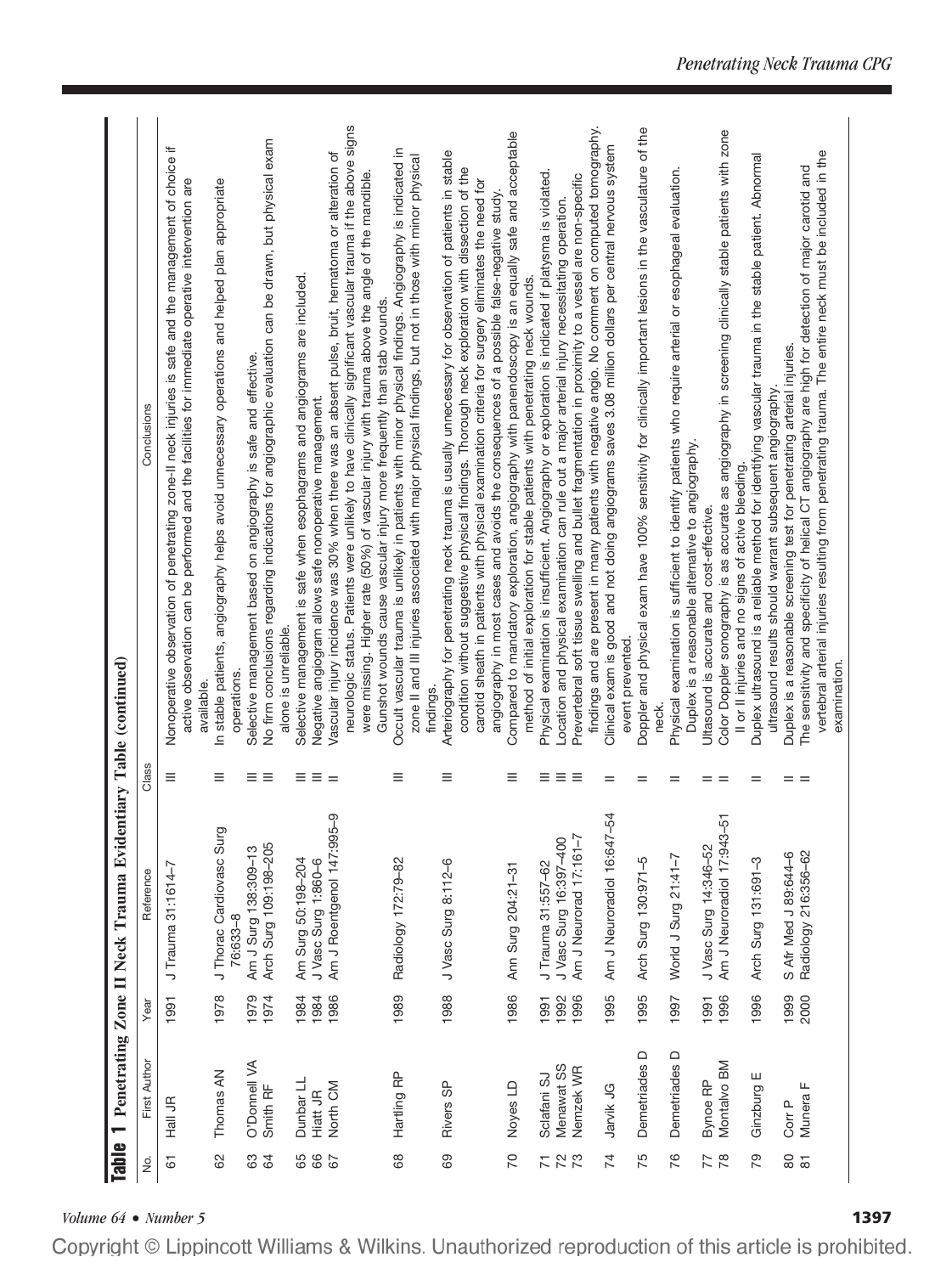| <b>Table</b>   | $\overline{\phantom{0}}$      |              | Penetrating Zone II Neck Trauma Evidentiary Table (continued) |               |                                                                                                                                                                                                                                                                                                                                                                                                                                                                                                                                                                                                                                                                                                                                                   |
|----------------|-------------------------------|--------------|---------------------------------------------------------------|---------------|---------------------------------------------------------------------------------------------------------------------------------------------------------------------------------------------------------------------------------------------------------------------------------------------------------------------------------------------------------------------------------------------------------------------------------------------------------------------------------------------------------------------------------------------------------------------------------------------------------------------------------------------------------------------------------------------------------------------------------------------------|
| ,<br>2         | First Author                  | Year         | Reference                                                     | Class         | Conclusions                                                                                                                                                                                                                                                                                                                                                                                                                                                                                                                                                                                                                                                                                                                                       |
| 82             | Munera F                      | 2002         | Radiology 224:366-72                                          | Ξ             | because of the likelihood of endovascular therapy. Helical CT angiography is limited by artifact due to<br>angiography. Subtle lesions such as intimal flaps may be missed by helical CT angiography therefore<br>Helical CT angiography can be reliably used to evaluate penetrating neck trauma in the stable patient.<br>metal which may obscure arterial segments; therefore, these patients should undergo conventional<br>Patients with bruits or thrill at admission may be better managed by conventional angiography<br>underestimating the total number of injuries.                                                                                                                                                                    |
| 83             | Ofer A                        | 2001         | Eur J Vasc Endovasc Surg<br>$21:401 - 7$                      | Ξ             | CT angiography was 100% accurate for carotid artery injuries in 12 patients with penetrating trauma and<br>4 with blunt trauma. One blunt and 1 penetrating injury detected.                                                                                                                                                                                                                                                                                                                                                                                                                                                                                                                                                                      |
| 84             | Splener CW                    | 1976         | Arch Surg 111:663-7                                           | $\equiv$      | erroneously attributed to other causes, such as associated pneumothorax. Once suspected, the<br>Early signs were subtle. Small amounts of mediastinal and cervical air tended to be overlooked or<br>possibility of esophageal disruption was not always pursued with optimum vigor.                                                                                                                                                                                                                                                                                                                                                                                                                                                              |
| 85             | Asensio JA                    | 1997         | J Trauma 43:319-24                                            | ≡             | appear to be an increased morbidity associated with the diagnostic workup and its inherent delay in<br>operative repair of these injuries. For centers practicing selective management, rapid diagnosis and<br>Esophageal injuries carry a high morbidity and mortality. Though the sample size is small, there does<br>definitive repair should be made a high priority.                                                                                                                                                                                                                                                                                                                                                                         |
| 86             | Asensio JA                    | 2001         | J Trauma 50:289-96                                            | $=$           | Preoperative evaluation for esophageal injuries should be carried out expeditiously to avoid delays that<br>are detrimental to the patient.                                                                                                                                                                                                                                                                                                                                                                                                                                                                                                                                                                                                       |
| 88<br>28       | Hatzitheofilou C<br>Symbas PN | 1980<br>1993 | Br J Surg 80:1147-9<br>Ann Surg 191:703-7                     | Ξ<br>$\equiv$ | Perform EGD in patients with missile trajectory near the esophagus irrespective of physical signs of<br>esophageal injury. Repair all injuries with plication in addition to primary repair.<br>Diagnose and repair esophageal injuries early (<24 h).                                                                                                                                                                                                                                                                                                                                                                                                                                                                                            |
| 89             | Cheadle J                     | 1982         | Surg Gynecol Obstet 155:<br>$380 - 4$                         | $\equiv$      | Repair esophageal injuries.                                                                                                                                                                                                                                                                                                                                                                                                                                                                                                                                                                                                                                                                                                                       |
| 8              | Shama DM                      | 1984         | Br J Surg 71:534-6                                            | $\equiv$      | Tracheal wounds are usually recognized early but cervical esophageal injuries are not. Early recognition &<br>referral are associated with low morbidity & mortality. Late recognition & referral carry a high morbidity<br>and mortality rate.                                                                                                                                                                                                                                                                                                                                                                                                                                                                                                   |
| $\overline{5}$ | Popovsky J                    | 1984         | J Trauma 24:337-9                                             | Ξ             | ligature removal. Routine use of hyperalimentation avoids the need for feeding jejunostomy. All patients<br>high incidence of failure. Defunctionalization of the esophagus through ligation of the distal esophagus,<br>with cervical esophageal lesions are routinely explored through a pre-sternocleidomastoid incision on<br>Due to extensive tissue damage in GSWs, primary repairs of thoracic esophageal perforations have a<br>the side of the injury and the perforation closed with 2 layers of nonabsorbable monofilament and<br>absorbable Dexon to ligate the distal esophagus makes a second thoracotomy unnecessary for<br>gastrostomy, and cervical esophagostomy provides a safer method. Use of a double strand of<br>drained. |
| 92             | Armstrong WB                  | 1994         | Ann Otol Rhinol Laryngol<br>103:863-71                        | $\equiv$      | Treat as pharyngeal injuries and repair primarily. Diversion leads to complications such as strictures.                                                                                                                                                                                                                                                                                                                                                                                                                                                                                                                                                                                                                                           |
| 93             | Stanley RB                    | 1997         | J Trauma 42:675-9                                             | $\equiv$      | mandatory for all penetrating injuries into the cervical esophagus and most injuries into the lower<br>hjuries located in the upper portion of the hypopharynx can be routinely managed without surgical<br>intervention. Neck exploration and adequate drainage of the deep neck spaces are, however,<br>portion of the hypopharynx.                                                                                                                                                                                                                                                                                                                                                                                                             |
| 94             | Madiba TE                     | 2003         | Ann R Coll Surg Engl 85:<br>$162 - 6$                         | Ξ             | Non-operative management of penetrating injuries to the cervical esophagus is safe and effective.                                                                                                                                                                                                                                                                                                                                                                                                                                                                                                                                                                                                                                                 |
| 95             | Minard G                      | 1992         | Am Surg 58:181-7                                              | $\equiv$      | Laryngotracheal trauma usually presents with symptoms and/or signs, but they may be minimal and<br>nonspecific. Emergency tracheostomy should not be delayed if ventilation is compromised.<br>Concomitant esophageal injuries are frequent and predispose the patient to postoperative<br>complications. Airway compromise frequently correlates with severity of injury and risk for<br>complications.                                                                                                                                                                                                                                                                                                                                          |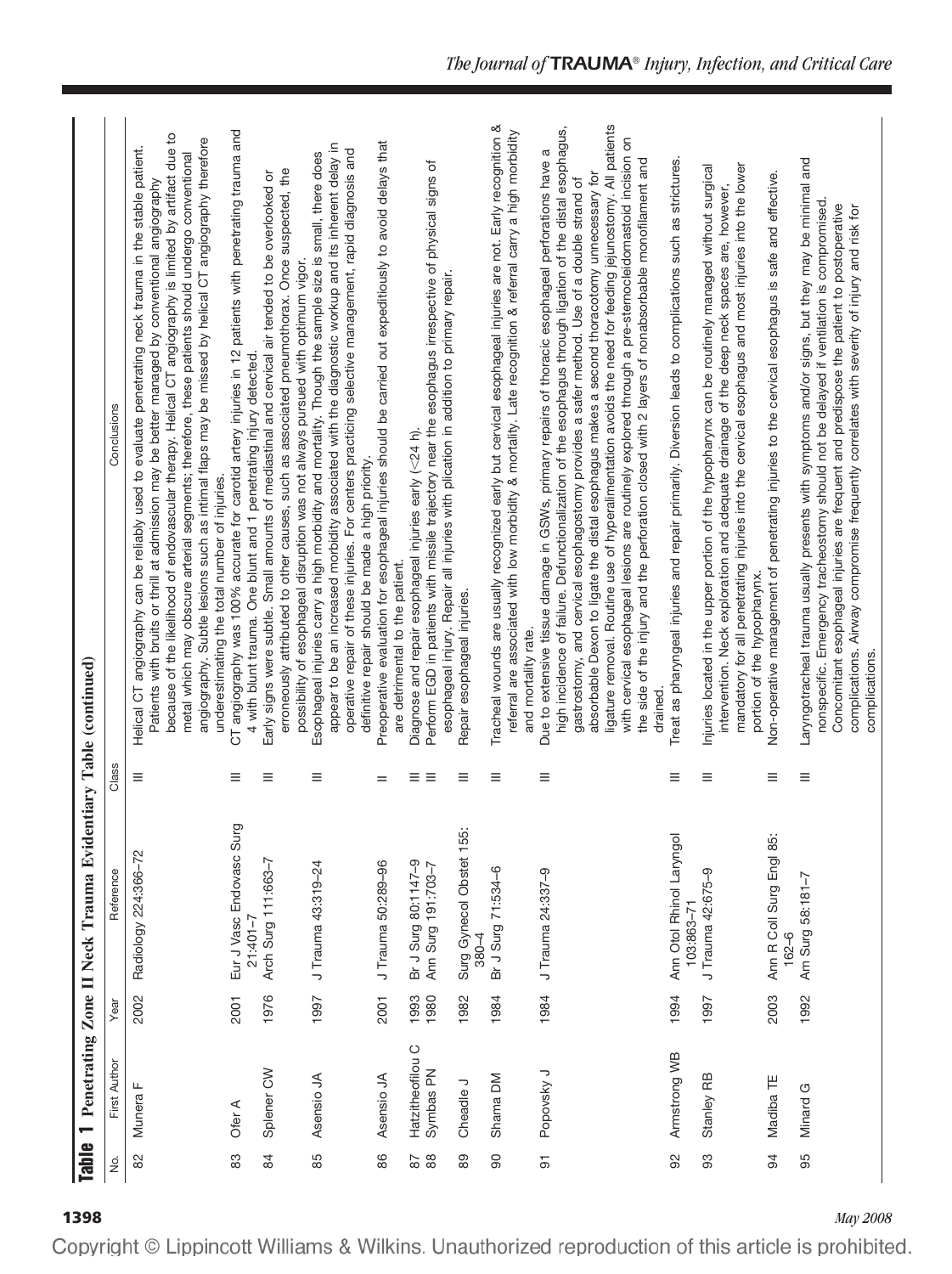| ż                | First Author                    | Year         | Reference                                             | Class                | Conclusions                                                                                                                                                                                                                                                                                                                                                                                                                                                                                                                                                                                                                                                 |
|------------------|---------------------------------|--------------|-------------------------------------------------------|----------------------|-------------------------------------------------------------------------------------------------------------------------------------------------------------------------------------------------------------------------------------------------------------------------------------------------------------------------------------------------------------------------------------------------------------------------------------------------------------------------------------------------------------------------------------------------------------------------------------------------------------------------------------------------------------|
| 96               | Grewal H                        | 1995         | Head Neck 17:494-502                                  | Ξ                    | Endotracheal intubation can be accomplished safely in selected patients with penetrating laryngotracheal<br>injuries. Digestive tract injuries can often be clinically occult & early evaluation of the esophagus is<br>vital. In patients with minor injuries, tracheostomy does not appear to be mandatory.                                                                                                                                                                                                                                                                                                                                               |
| 97               | Weigelt JA                      | 1987         | Am J Surg 154:619-22                                  | Ξ                    | For selective management, arteriography, esophagography and rigid esophagoscopy (if esophagram is<br>equivocal) are necessary to rule out injuries that require exploration.                                                                                                                                                                                                                                                                                                                                                                                                                                                                                |
| 88               | Wood J                          | 1989         | J Trauma 29:602-5                                     | Ξ                    | probability of injury due to location and clinical presentation can be observed. Regardless of method<br>Unstable patients require immediate exploration. Stable patients with equivocal physical findings can<br>of management, those with a possibility of esophageal injury should undergo esophagram and/or<br>be managed according to results of esophageal examination and angiography. Patients with low                                                                                                                                                                                                                                             |
| 8                | Ngakane H                       | 1990         | Br J Surg 77:908-10                                   | $\equiv$             | trauma may be selected for further evaluation based on the simple water swallowing test. A severe pain<br>conservative approach. Patients with minimal symptoms of visceral injury following penetrating cervical<br>minimal leakage of contrast material can be managed non-operatively having a repeat exam on day 5.<br>response on swallowing should elicit a contrast swallow. Patients with a normal study and those with<br>Tracheal injury in the absence of life-threatening airway problems can be treated successfully with a<br>esophagoscopy.                                                                                                  |
| 100              | Srinivasan R                    | 2000         | Am J Gastroenterol<br>95:1725-9                       | Ξ                    | Endoscopy is a safe and reliable method for evaluating the esophagus for penetrating trauma.                                                                                                                                                                                                                                                                                                                                                                                                                                                                                                                                                                |
| $\overline{5}$   | McCornick TM                    | 1979         | J Trauma 19:384-7                                     | $=$                  | Physical examintaion is unreliable in ruling in or out vascular trauma, although no subcategorization of neck<br>and extremity injuries was done, nor was there a description of how serious the missed injuries were.                                                                                                                                                                                                                                                                                                                                                                                                                                      |
| $\frac{5}{2}$    | Apffelstaedt JP<br>Metzdorff MT | 1984<br>1994 | World J Surg 18:917-9<br>Am J Surg 147:646-9          | $\equiv$<br>$\equiv$ | Physical examination does not help determine which patients have life-threatening injuries. Mandatory<br>Clinical findings are a reliable indicator of significant trauma.                                                                                                                                                                                                                                                                                                                                                                                                                                                                                  |
| $\frac{1}{2}$ is | Demetriades D<br>Gerst PH       | 1990<br>1993 | Br J Surg 80:1534-6<br>Am Surg 56:553-5               | $=$<br>$=$           | Selective management, when guided by repeated, careful examinations, is safe and avoids umnecessary<br>Physical examination is reliable in detecting significant injuries in penetrating neck trauma.<br>exploration is recommended.                                                                                                                                                                                                                                                                                                                                                                                                                        |
| 106              | Beitsch P                       | 1994         | Arch Surg 129:577-81                                  | $\equiv$             | Neither mandatory neck exploration nor mandatory arteriography is necessary. Physical examination<br>should be used to assess for possibility of injury in penetrating neck trauma.<br>operations.                                                                                                                                                                                                                                                                                                                                                                                                                                                          |
| 108<br>107       | Atteberry LR<br>Sekharan J      | 1994<br>2000 | မို<br>J Am Coll Surg 179:657<br>J Vasc Surg 32:483-9 | $=$ $=$              | examination alone. The missed injury rate is 0.7% (1 of 145), which is comparable to angiography in<br>Patients with Zone II penetrating neck wounds can be safely and accurately evaluated by physical<br>Vascular injury can be excluded by physical exam.<br>accuracy, but less costly and non-invasive.                                                                                                                                                                                                                                                                                                                                                 |
| 109              | Azuaje RE                       | 2003         | Am Surg 69:804-7                                      | $\equiv$             | Routine angiography may be unnecessary for patients with penetrating neck injuries and a negative<br>physical exam.                                                                                                                                                                                                                                                                                                                                                                                                                                                                                                                                         |
| 110              | Mohammed GS                     | 2004         | Euro J Vasc Endovasc Surg<br>28:425-30                | $=$                  | examination, not serial) and angiography by protocol. 10 patients without signs of vascular injury had a<br>Prospective study of stable patients with gunshot wounds to the neck. All underwent physical exam (one<br>vascular injury, but the nature of these injuries was not described.                                                                                                                                                                                                                                                                                                                                                                  |
| $\overline{11}$  | Goudy SL                        | 2002         | 5<br>Laryngoscope 112:791-                            | Ξ                    | exploration. Each patient must be closely followed and elective neck exploration undertaken when sepsis is<br>Blunt trauma can result in perforation of the aerodigestive tract. Some stable patients with evidence of upper<br>Contrary to previous studies, patients with these injuries can be managed successfully without surgical<br>esophagoscopy are highly recommended. Most of the lacerations identified are 1 to 2 cm in diameter.<br>compromise and associated facial injuries must be considered. Flexible and direct laryngoscopy and<br>aerodigestive tract injury can be managed without surgery, but a high index of suspicion for airway |
| 112              | Gonzalez RP                     | 2003         | J Trauma 54:61-4                                      | $=$                  | diagnosis of surgically significant airway or arterial injury. CT does improve the diagnostic sensitivity of<br>CT scan does not appear to contribute to the diagnostic sensitivity of physical examination for the<br>suspected or a vascular injury is evident.<br>physical exam for venous injury.                                                                                                                                                                                                                                                                                                                                                       |

*Volume 64* • *Number 5*<br>**Copyright** © Lippincott Williams & Wilkins. Unauthorized reproduction of this article is prohibited.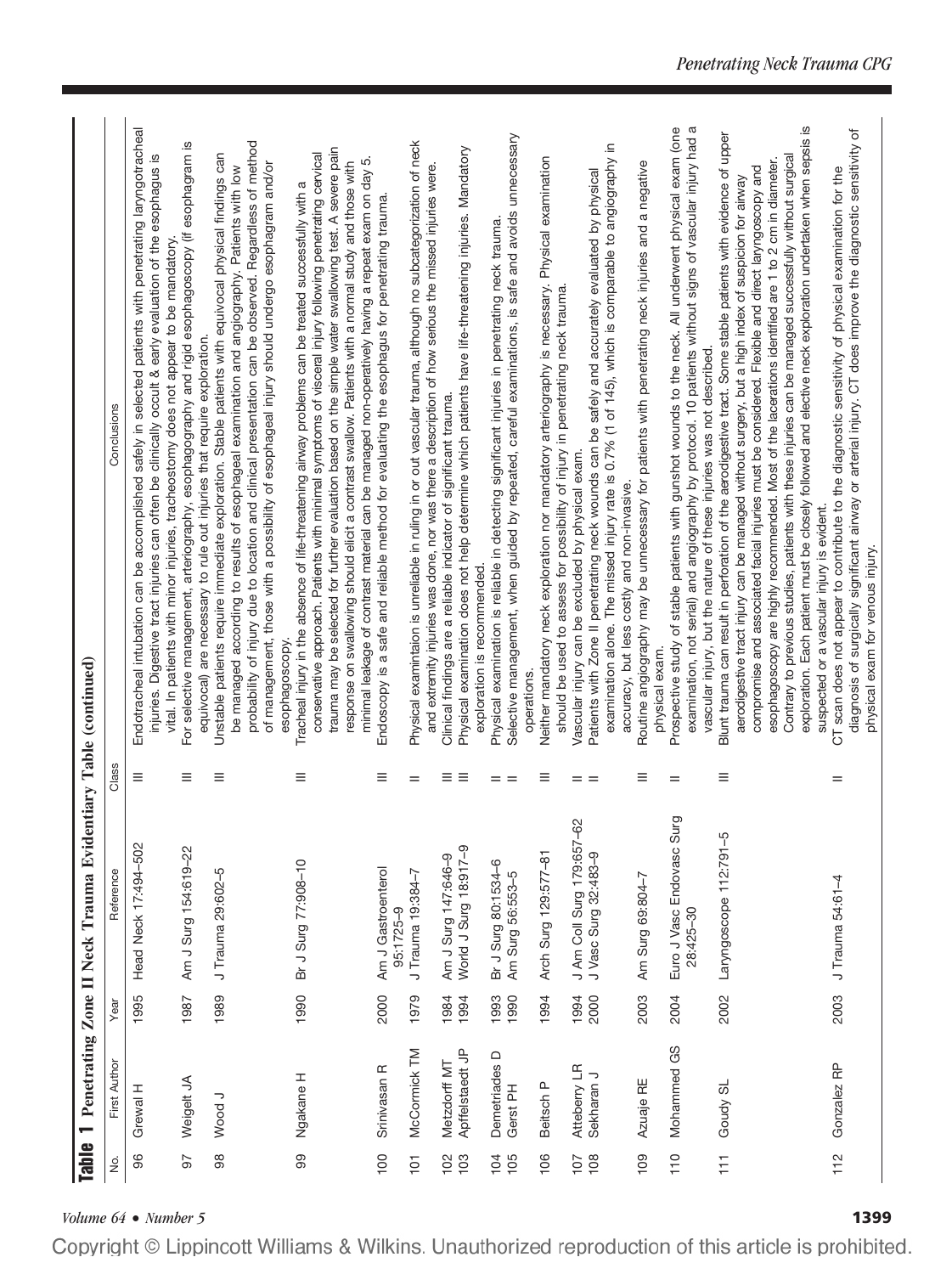fully observed 17 asymptomatic patients. Only 2 of 40 patients who underwent exploration did not need the operation, though they seemed to have deep wounds. In asymptomatic patients, Nason et al.<sup>43</sup> found that 67% underwent negative explorations. All zone II vascular injuries were symptomatic. Narrod and Moore<sup>44,45</sup> reviewed their 10-year experience with penetrating neck trauma. In the first 6 years, mandatory exploration led to a 56% rate of negative explorations. In the next 4 years, a selective management strategy was used. Forty-one of 48 patients who underwent exploration had significant injuries, $45$  whereas 29 asymptomatic patients were observed without any missed injuries. Few ancillary studies were performed in this group. In a large, retrospective study from Johannesburg, South Africa, Velmahos et al.<sup>46</sup> compared results with patients who underwent immediate surgical exploration versus constant monitoring. In the exploration group, 3% of the explorations were unnecessary; mortality was 4.2%. In the monitoring group, 9% had missed injuries; mortality was 4%. Criteria for observation versus exploration were not clear making the interpretation of the 9% missed injury rate difficult. The only randomized trial comparing mandatory neck exploration with a selective approach based on physical examination and radiographs was performed by Golueke et al.<sup>47</sup> in 160 patients. There was no difference in hospital stay, morbidity, or mortality.

Management of transcervical gunshot wounds deserves separate consideration because of the high likelihood of major injury.<sup>48</sup> Hirshberg et al.<sup>49</sup> explored 41 patients with transcervical gunshot wounds. Twenty-eight had more than one zone of the neck involved. Although seven patients did not have major injuries, 34 patients had 52 major injuries to cervical structures mainly involving vessels and the upper airway. Sixteen presented with life-threatening problems. They recommended mandatory exploration. In contrast, Demetriades et al.50 found that a selective approach based on physical examination, angiography, esophagoscopy, and esophagography was safe.

Helical CT angiography is the newest technology to be tested for identifying vascular injuries from penetrating neck trauma, particularly arterial injuries. Because it might also be useful for identifying or ruling out other injuries (e.g., aerodigestive tract injury), this modality is particularly intriguing as a "one stop shop" to evaluate asymptomatic patients for selective operative management. The speed and resolution of this modality continues to improve. Gracias et al.<sup>51</sup> have already recommended that if a CT demonstrates trajectories that are remote from vital structures, the need for additional invasive studies can be eliminated.

In the setting of a mandatory exploration protocol, Mazolewski et al.<sup>52</sup> found that CT angiography, compared with operative findings, was 100% sensitive and 91% specific in 14 patients. Both Munera et al.<sup>53</sup> and Nunez et al.<sup>54</sup> pointed out the utility of CT angiography for identifying nonvascular soft tissue injuries, and the vascular injuries. Inaba et al.<sup>55</sup> reviewed their experience with 106 patients who had pene-

trating injuries to the neck. Fifteen required urgent operation. The remainder underwent CT angiogram. Two tracheal injuries and two carotid artery injuries were identified. No injuries requiring intervention were missed. Use of CT angiography can safely decrease the number of neck explorations and, more importantly, the number of negative neck explorations.<sup>56,57</sup> In addition, CT angiography can decrease, though not eliminate, the need for formal angiography and esophagography in some patients.56

Management of neck wounds in the military setting may be different from that in the civilian world. Prgomet et al.<sup>58</sup> found that injuries that did not penetrate the platysma did not cause significant injuries. Forty-nine of 84 patients who underwent immediate exploration had injuries to vital structures. They also found that it was safe to close the wound primarily if it was seen within 6 hours of injury. In their experience, even extensive laryngotracheal injuries could be repaired safely.<sup>59</sup>

There is little data on selective management of penetrating neck injuries in children. Small studies $60,61$  suggest that a selective management strategy is safe.

# **Diagnosis of Arterial Injury**

#### *Recommendations*

Level I: No recommendations.

- Level II: CT angiography or duplex US can be used in lieu of arteriography to rule out an arterial injury in penetrating injuries to zone II of the neck.
- Level III: CT of the neck (even without CT angiography) can be used to rule out a significant vascular injury if it demonstrates that the trajectory of the penetrating object is remote from vital structures. With injuries in proximity to vascular structures, minor vascular injuries such as intimal flaps may be missed.

### *Scientific Foundation*

In the era of mandatory neck exploration for penetrating trauma, there seemed to be little need for angiography, though some<sup>9</sup> suggested that the angiogram could assist in operative planning and thereby minimize morbidity or rule out the need for exploration. $62,63$  Physical examination, however, seemed unreliable for ruling out arterial injury.<sup>64</sup> Delayed pseudoaneuryms and neurologic events have been described in originally asymptomatic patients, prompting some to advocate angiography in all such patients.<sup>65</sup> A negative arteriogram in a stable patient can rule out an arterial injury.66 North et al.67 reviewed the records of 139 stable patients with penetrating neck trauma. Patients who had at least soft signs of vascular injury (absent pulse, bruit, hematoma, or altered neurologic status) had a 30% incidence of vascular injury by angiography, whereas only 2 of 78 asymptomatic patients had injuries (one minor and one that did not affect management). Gunshot wounds were more likely than stab wounds to cause vascular injury. Similarly, Hartling et al.<sup>68</sup> found, using angiography, that 43 patients with stab wounds to the neck and

#### **1400** *May 2008*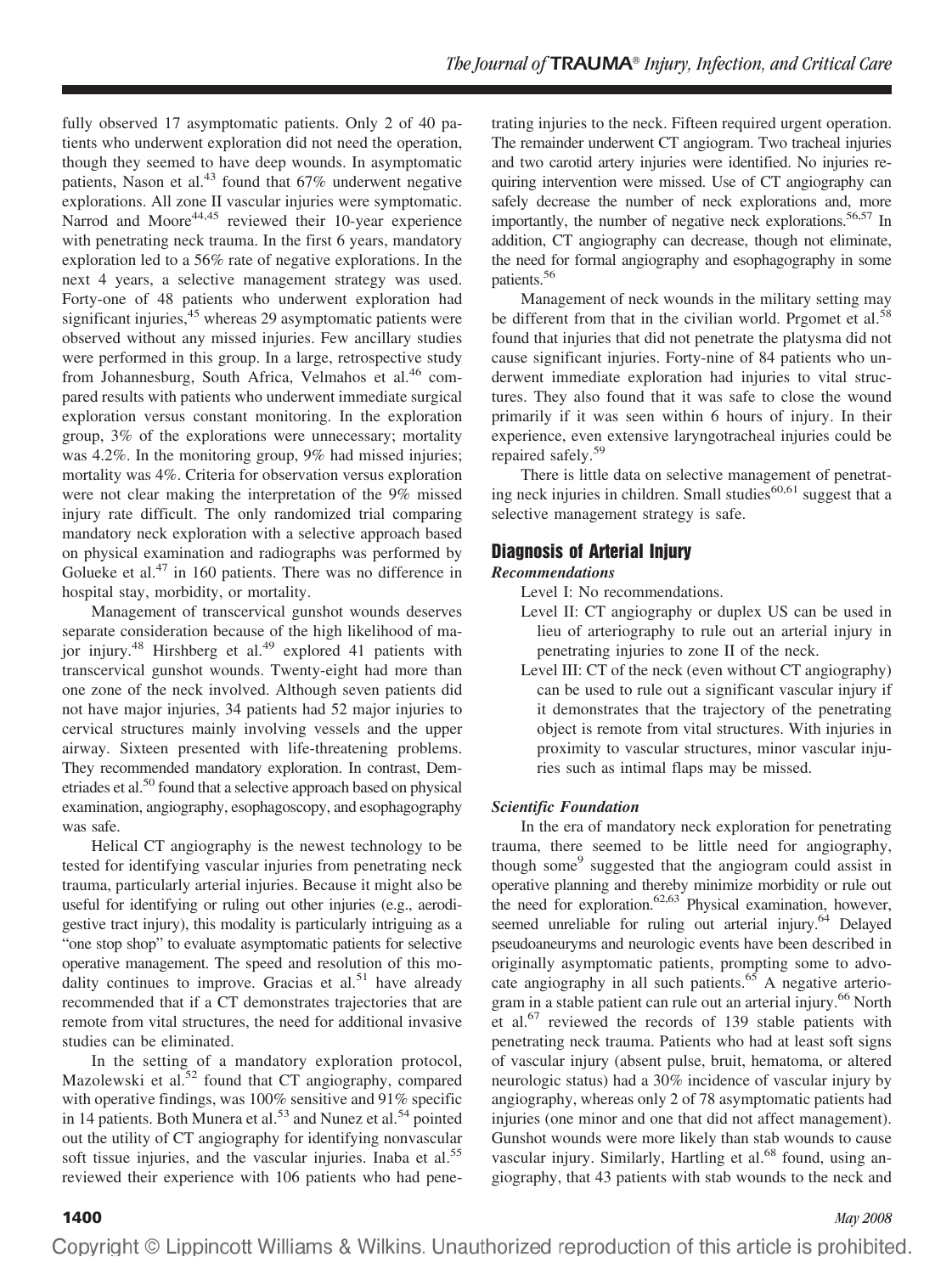minimal symptoms had no significant injuries. Even in the 18 patients with physical findings consistent with a vascular injury, only two had significant injuries. Similarly, Rivers et al.69 questioned the value of angiography. Of 63 angiograms in 61 patients, only 6 were abnormal. Three were thought to be spurious on subsequent review, two were clinically insignificant, and one required surgery. No significant arterial injuries were identified by arteriography in the absence of suggestive physical findings. No major arterial injuries that were missed preoperatively were discovered during exploration. Angiograms did not alter the course of management. Noyes et al.<sup>70</sup> examined the accuracy of a selective management strategy. Arteriography and laryngoscopy/bronchoscopy were 100% accurate.

In contrast, Sclafani et al.<sup>71</sup> found that 10 of 26 patients who had positive angiograms for penetrating vascular injury to the neck had undergone the angiogram solely because of proximity. Physical examination had a sensitivity of 61% and specificity of 80%. They also found no differences in their results based on mechanism of injury. They suggested that proximity should not be abandoned as an indication for angiography in these patients.

Menawat et al. $72$  performed angiography for proximity or soft signs of vascular injury. Fifteen injuries were found on 45 angiograms. Forty-two patients without any signs of injury were successfully observed without angiography or operation. Overall, only one patient had a significant injury that was not predicted by physical examination.

In contrast, Nemzek et al.<sup>73</sup> found that proximity, based on the addition of plain films or CT of the neck showing prevertebral soft-tissue swelling, missile fragmentation, or missiles adjacent to major vessels can be useful, but are nonspecific radiographic signs.

To examine the cost effectiveness of angiography, Jarvik et al.74 studied 111 patients with penetrating neck trauma. Forty-five of the 48 patients with vascular injuries had abnormal clinical findings. Management in the other three patients was not altered by the angiogram. They calculated the cost of screening angiography in asymptomatic patients to be approximately \$3.08 million per central nervous system event.

Demetriades et al.<sup>75</sup> prospectively compared physical examination and duplex US imaging with angiography in 82 stable patients with penetrating neck injuries. Only 11 patients had vascular injuries by angiography; and only two of these injuries needed to be repaired. The serious injuries were detected or suspected on physical examination, but six lesions that did not require treatment were missed (sensitivity 100% for serious injuries, but 45% for all injuries). By duplex US imaging, 10 of 11 injuries, including all serious ones, were identified, for an overall sensitivity of 91% (100% for clinically important lesions) and specificity of 99%. Further studies by Demetriades et al.76 included 223 patients. Of the 160 asymptomatic patients, 11 had injuries that did not require treatment. Overall, duplex US was 92% sensitive (100% for findings that required an operation) and 100% specific for defining an injury. Similarly, Bynoe et al.<sup>77</sup> found that duplex US was 95% sensitive and 99% specific for vascular injuries after both neck and extremity trauma. The only missed injuries were two shotgun pellet injuries that did not need repair.

In a prospective, double-blind study, Montalvo et al.<sup>78</sup> found that US identified all 10 significant injuries in 52 patients with penetrating neck trauma. Duplex US did not identify reversible carotid narrowing in one patient and did not visualize two vertebral arteries. Another report by the same group<sup>79</sup> found in 55 patients that duplex US had  $100\%$ sensitivity and 85% specificity.

Corr et al.<sup>80</sup> reported that duplex US picked up two intimal flaps that were not identified on angiography.

Munera et al. $81$  prospectively studied 60 patients, who had 10 vascular injuries. There was one missed injury by CT angiography because the study actually did not include the entire neck. They later<sup>82</sup> suggested that patients with bruits or thrills at admission may be better treated by undergoing conventional angiography because of the potential for endovascular therapy. Helical CT angiography is limited by artifact due to metal, which may obscure arterial segments; therefore, these patients should undergo conventional angiography.

Ofer et al.<sup>83</sup> reviewed their experience with CT angiography in 16 patients (12 with penetrating trauma and four with blunt) and found no missed injuries, although only one patient with penetrating trauma had a carotid injury (confirmed at operation).

# **Diagnosis of Esophageal Injury**

#### *Recommendations*

Level I: No recommendations.

Level II: Either contrast esophagography or esophagoscopy can be used to rule out an esophageal perforation that requires operative repair. Diagnostic workup should be expeditious because morbidity increases if repair is delayed by more than 24 hours.

Level III: No recommendations.

#### *Scientific Foundation*

The problem with penetrating injuries to the esophagus is that there are frequently no findings on physical examination. Esophagography can miss the injury. $84$  This is of grave concern since late referral and management can lead to significant morbidity and mortality.<sup>85–87</sup> Early diagnosis and management, often with primary repair, lead to good outcomes. $88-90$  Even gunshot wounds can be closed primarily<sup>91</sup>; more complex repairs may lead to strictures.<sup>92</sup> Location of the injury can affect outcome as injuries above the arytenoid cartilages can be managed without intervention, whereas more inferior injuries require neck drainage to prevent a deep tissue infection.<sup>93</sup> Madiba et al. $94$  also found that patients with small injuries and contained perforation on contrast studies could be observed without operation unless there was another indication

*Volume 64* • *Number 5* **1401**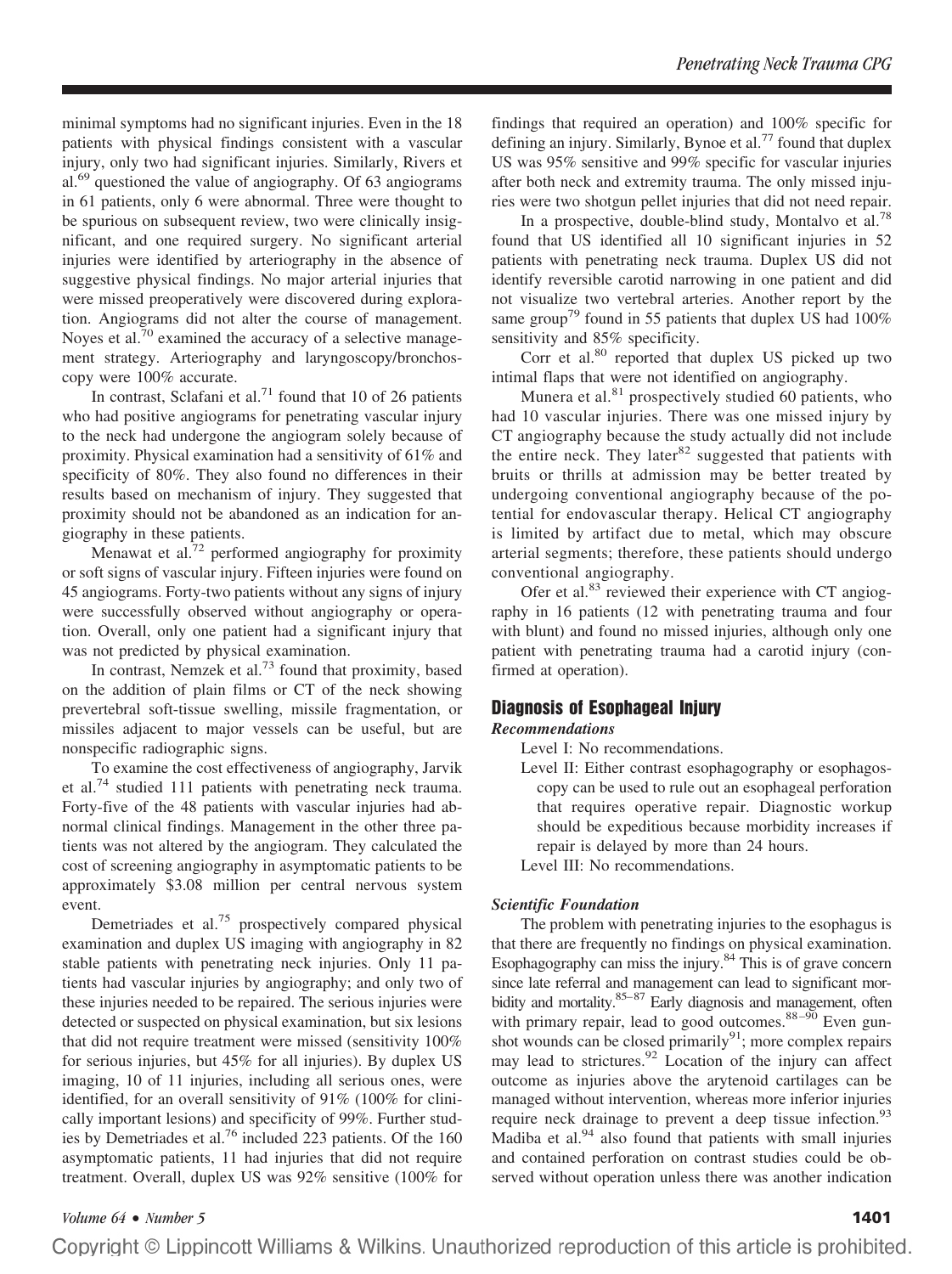for exploration. All 26 patients with injuries had odynophagia. Of 17 patients managed nonoperatively, only one developed local sepsis. Six patients had associated tracheal injuries. In addition, patients with tracheal injuries have worse outcomes if they have concomitant esophageal injuries. $95,96$ 

Noyes et al.<sup>70</sup> found that esophagograms were  $90\%$  accurate and esophagoscopy was  $86\%$  accurate. Weigelt et al.<sup>97</sup> used a strategy of esophagography followed by rigid esophagoscopy if the esophagogram were equivocal to identify esophageal injuries in patients who had no or minimal symptoms after penetrating neck trauma. All 10 injuries in 118 patients were identified. Wood et al.<sup>98</sup> found that esophagography alone was 100% sensitive and 96% specific in 225 patients. Ngakane et al.<sup>99</sup> reviewed 109 patients with penetrating neck trauma. All patients with gunshot wounds underwent esophagography, whereas patients with stab wounds were only studied if they had pain with swallowing. Twentynine studies were performed and four injuries were identified. All were observed without intervention. Repeat contrast studies demonstrated resolution of the injury.

In 23 patients with esophageal injuries, Armstrong et al.<sup>92</sup> found that esophagography only identified  $62\%$  of the injuries whereas rigid esophagoscopy detected all injuries. Srinivasan et al.<sup>100</sup> found reasonable accuracy with flexible endoscopy. In 55 patients, flexible endoscopy identified the only two injuries, but suggested an injury in four patients, resulting in four negative explorations, for an overall sensitivity of 100% and specificity of 92%.

### **Value of the Physical Examination**

#### *Recommendations*

- Level I: No recommendations.
- Level II: No recommendations.
- Level III: Careful physical examination using protocols for serial examinations, including auscultation of the carotid arteries, is  $>95\%$  sensitive for detecting arterial and aerodigestive tract injuries that require repair. Given the potential morbidity of missed injuries, clinicians should have a low threshold for obtaining imaging studies.

### *Scientific Foundation*

Early reports suggested that the physical examination is unreliable to rule out a vascular injury. McCormick and Burch<sup>101</sup> found physical examination of neck and extremity injuries yielded a 20% false negative rate and a 42% false positive rate. Metzdorff and Lowe<sup>102</sup> found an overall 80% accuracy of physical examination. Apffelstaedt and Muller $103$ found that clinical signs were absent in 30% of patients with positive neck explorations and in 58% of patients with negative neck explorations, supporting their approach of mandatory exploration.

More recently, Demetriades et al.<sup>104</sup> studied 335 patients with penetrating neck injuries. Sixty patients underwent exploration for positive physical examination findings or a positive workup, whereas 269 asymptomatic patients were observed. Only two of the latter patients later required elective procedures. In a subsequent article, this group demonstrated that physical examination did not miss any major vascular or esophageal injuries that required intervention; though minor injuries were identified by angiography (1 of 8 required intervention) and esophagography. Using a selective approach based on careful and repeated physical examinations, Gerst et al.<sup>105</sup> observed 58 asymptomatic patients without sequelae. Of the 52 patients who underwent prompt exploration based on physical examination, 17% did not have significant injuries. Similarly, Beitsch et al.<sup>106</sup> found that only 1 of 71 asymptomatic patients had a vascular injury detected by angiography. Thus, in this patient population physical examination ruled out 99% of vascular injuries and the yield for angiography was  $1.4\%$ . Atteberry et al.<sup>107</sup> found that if patients did not have physical examination findings of arterial injury (active bleeding, expanding hematoma or hematoma larger than 10 cm, a bruit or thrill, or a neurologic deficit), no vascular injuries were present based on angiography, duplex ultrasound, or clinical follow-up. They observed patients for at least 23 hours.

Conversely, Sekharan et al.<sup>108</sup> found that only 2 of 30 patients who underwent exploration for hard signs of vascular injury did not have a significant injury. Twenty-three of 114 asymptomatic patients underwent angiography for proximity or involvement of another zone. Only one of these patients needed an operation. All 91 other patients with negative physical examinations were safely observed without imaging. Azuaje et al.<sup>109</sup> found that  $68\%$  of patients with positive physical examination had a positive angiogram. Of the 89 patients with negative physical examinations, only three had positive angiograms, but none needed operations. Overall, physical examinations had sensitivity of 93% and a negative predictive value of 97%. Both sensitivity and negative predictive value for injuries requiring operation were 100%.

A recent study by Mohammed et al. $110$  suggests caution in relying on physical examination alone to rule out vascular injuries secondary to gunshot wounds of the neck. Of 59 patients with gunshot wounds to any zone of the neck, 13 had positive physical findings suggesting a vascular injury, whereas 10 patients with negative physical findings were found to have injuries by angiography, giving physical examination a negative predictive value of 67%. The significance of these findings is difficult to determine, because they included all zones of the neck and did not define the severity of the injuries that were identified.

Subcutaneous emphysema or crepitance are physical findings suggestive of aerodigestive tract injuries that may require operative intervention. Goudy et al. $^{111}$  reviewed the cases of 19 patients with emphysema or crepitance. Twenty-one percent had dysphagia, and 63% had stridor or hoarseness. Most underwent direct laryngoscopy and esophagoscopy. Patients without demonstrable injuries or small tears were successfully observed without exploration.

**1402** *May 2008*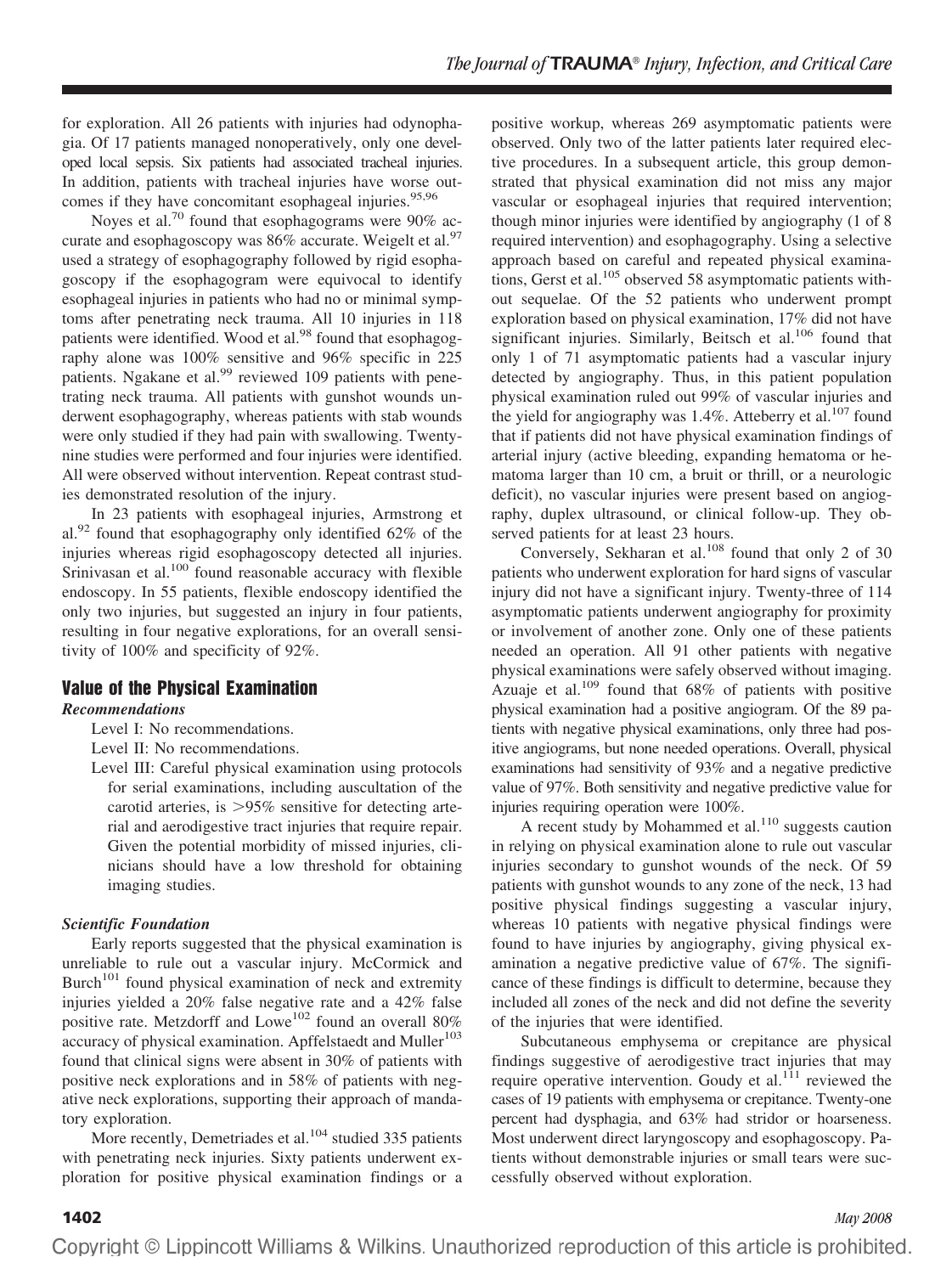The best study, though small, that attempted to determine whether imaging adds to physical examination in the evaluation of patients with penetrating neck injuries was that by Gonzalez et al.<sup>112</sup> Forty-two patients, who did not have obvious need for operation at admission, underwent soft tissue dynamic CT of the neck and esophagography before mandatory exploration. All tracheal and carotid injuries were identified by physical examination. Two of four esophageal injuries (both from stab wounds) were missed by both CT and esophagography. CT was better than physical examination for identifying venous injuries, but most of these did not require intervention.

# **FUTURE DIRECTIONS**

Selective management of penetrating injuries to zone II of the neck has become common for asymptomatic patients. The roles of physical examination, arteriography, duplex US, CT angiography, esophagography, and esophogoscopy remain unclear. At the moment, the single imaging modality that holds the greatest potential for ruling out vascular, tracheal, and esophageal injuries is CT angiography. Additional trials are needed to confirm this hypothesis. As the resolution of CT images improves, accuracy will surely increase. Rapid definitive imaging studies may allow early discharge of patients with neck injuries.

# **REFERENCES**

- 1. Bumpous JM, Whitt PD, Ganzel TM, et al. Penetrating injuries of the visceral compartment of the neck. *Am J Otolaryngol.* 2000; 21:190 –194.
- 2. Atta HM. Organ injury scaling system can be used to predict length of stay in patients with penetrating neck injuries. *Am Surg.* 1999; 65:575–577.
- 3. Bladergroen M, Brockman R, Luna G, et al. A twelve-year survey of cervicothoracic vascular injuries. *Am J Surg.* 1989;157:483– 486.
- 4. Amirjamshidi A, Abbassioun K, Rahmat H. Traumatic aneurysms and arteriovenous fistulas of the extracranial vessels in war injuries. *Surg Neurol.* 2000;53:136 –145.
- 5. Fogelman M, Stewart R. Penetrating wounds of the neck. *Am J Surg.* 1956;91:581–596.
- 6. Markey JC Jr, Hines JL, Nance FC. Penetrating neck wounds: a review of 218 cases. *Am Surg.* 1975;41:77– 83.
- 7. Merion RM, Harness JK, Ramsburgh SR, et al. Selective management of penetrating neck trauma. Cost implications. *Arch Surg.* 1981;116:691– 696.
- 8. Almskog BA, Angeras U, Hall-Angeras M, et al. Penetrating wounds of the neck. Experience from a Swedish hospital. *Acta Chir Scand.* 1985;151:419 – 423.
- 9. Roon AJ, Christensen N. Evaluation and treatment of penetrating cervical injuries. *J Trauma.* 1979;19:391–397.
- 10. Walsh MS. The management of penetrating injuries of the anterior triangle of the neck. *Injury.* 1994;25:393–395.
- 11. Saletta JD, Lowe RJ, Lim LT, et al. Penetrating trauma of the neck. *J Trauma.* 1976;16:579 –587.
- 12. Elerding SC, Manart FD, Moore EE. A reappraisal of penetrating neck injury management. *J Trauma*. 1980;20:695–697.
- 13. Bishara RA, Pasch AR, Douglas DD, et al. The necessity of mandatory exploration of penetrating zone II neck injuries. *Surgery.* 1986;100:655– 660.
- 14. May M, Chadaratana P, West JW, et al. Penetrating neck wounds: selective exploration. *Laryngoscope.* 1975;85:57–75.
- 15. Bostwick J III, Schneider WJ, Jurkiewicz MJ, et al. Penetrating injuries of the face and neck. *South Med J.* 1976;69:550 –553.
- 16. Blass DC, James EC, Reed RJ III, et al. Penetrating wounds of the neck and upper thorax. *J Trauma.* 1978;18:2–7.
- 17. Lundy LJ Jr, Mandal AK, Lou MA, et al. Experience in selective operations in the management of penetrating wounds of the neck. *Surg Gynecol Obstet.* 1978;147:845– 848.
- 18. Meinke AH, Bivins BA, Sachatello CR. Selective management of gunshot wounds to the neck. Report of a series and review of the literature. *Am J Surg.* 1979;138:314 –319.
- 19. Campbell FC, Robbs JV. Penetrating injuries of the neck: a prospective study of 108 patients. *Br J Surg.* 1980;67:582–586.
- 20. Pate JW, Casini M. Penetrating wounds of the neck: explore or not? *Am Surg.* 1980;46:38 – 43.
- 21. Massac E Jr, Siram SM, Leffall LD Jr. Penetrating neck wounds. *Am J Surg.* 1983;145:263–265.
- 22. Shuck JM, Gregory J, Edwards WS. Selective management of penetrating neck wounds. *Ann Emerg Med.* 1983;12:159 –161.
- 23. Rao PM, Bhatti MF, Gaudino J, et al. Penetrating injuries of the neck: criteria for exploration. *J Trauma.* 1983;23:47– 49.
- 24. Demetriades D, Stewart M. Penetrating injuries of the neck. *Ann R Coll Surg Engl.* 1985;67:71–74.
- 25. Cohen ES, Breaux CW, Johnson PN, et al. Penetrating neck injuries: experience with selective exploration. *South Med J.* 1987; 80:26 –28.
- 26. Ramadan HH, Samara MA, Hamdan US, et al. Penetrating neck injuries during the Lebanese war: AUBMC experience. American University of Beirut Medical Center. *Laryngoscope.* 1987;97:975–977.
- 27. Mansour MA, Moore EE, Moore FA, et al. Validating the selective management of penetrating neck wounds. *Am J Surg.* 1991; 162:517–520; discussion, 520 –521.
- 28. Roden DM, Pomerantz RA. Penetrating injuries to the neck: a safe, selective approach to management. *Am Surg.* 1993;59:750 –753.
- 29. Luntz M, Nusem S, Kronenberg J. Management of penetrating wounds of the neck. *Eur Arch Otorhinolaryngol.* 1993;250:369 – 374.
- 30. Sofianos C, Degiannis E, Van den Aardweg MS, et al. Selective surgical management of zone II gunshot injuries of the neck: a prospective study. *Surgery.* 1996;120:785–788.
- 31. Klyachkin ML, Rohmiller M, Charash WE, et al. Penetrating injuries of the neck: selective management evolving. *Am Surg.* 1997;63:189 – 194.
- 32. Hersman G, Barker P, Bowley DM, et al. The management of penetrating neck injuries. *Int Surg.* 2001;86:82– 89.
- 33. Sheely CH II, Mattox KL, Reul GJ Jr, et al. Current concepts in the management of penetrating neck trauma. *J Trauma.* 1975; 15:895–900.
- 34. Ayuyao AM, Kaledzi YL, Parsa MH, et al. Penetrating neck wounds. Mandatory versus selective exploration. *Ann Surg.* 1985; 202:563–567.
- 35. Stroud WH, Yarbrough DR III. Penetrating neck wounds. *Am J Surg.* 1980;140:323–326.
- 36. Jurkovich GJ, Zingarelli W, Wallace J, et al. Penetrating neck trauma: diagnostic studies in the asymptomatic patient. *J Trauma.* 1985;25:819 – 822.
- 37. Ordog GJ, Albin D, Wasserberger J, et al. 110 bullet wounds to the neck. *J Trauma.* 1985;25:238 –246.
- 38. Cabasares HV. Selective surgical management of penetrating neck trauma. 15-year experience in a community hospital. *Am Surg.* 1982;48:355–358.
- 39. Goldberg PA, Knottenbelt JD, van der Spuy JW. Penetrating neck wounds: is evidence of chest injury an indication for exploration? *Injury.* 1991;22:7– 8.

#### *Volume 64* • *Number 5* **1403**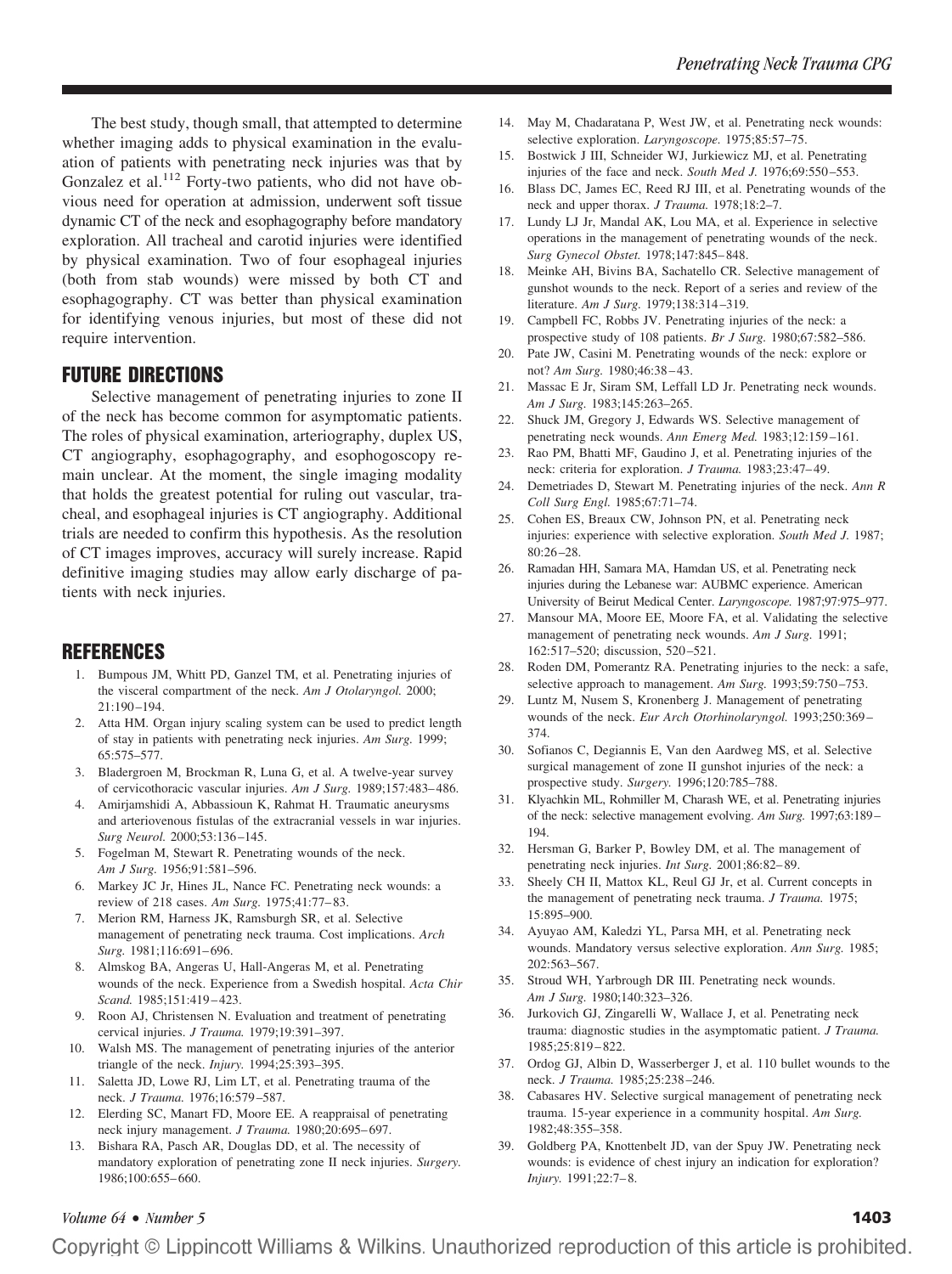- 40. Meyer JP, Barrett JA, Schuler JJ, et al. Mandatory vs selective exploration for penetrating neck trauma. A prospective assessment. *Arch Surg.* 1987;122:592–597.
- 41. Biffl WL, Moore EE, Rehse DH, et al. Selective management of penetrating neck trauma based on cervical level of injury. *Am J Surg.* 1997;174:678 – 682.
- 42. Sriussadaporn S, Pak-Art R, Tharavej C, et al. Selective management of penetrating neck injuries based on clinical presentations is safe and practical. *Int Surg.* 2001;86:90 –93.
- 43. Nason RW, Assuras GN, Gray PR, et al. Penetrating neck injuries: analysis of experience from a Canadian trauma centre. *Can J Surg.* 2001;44:122–126.
- 44. Narrod JA, Moore EE. Initial management of penetrating neck wounds–a selective approach. *J Emerg Med.* 1984;2:17–22.
- 45. Narrod JA, Moore EE. Selective management of penetrating neck injuries. A prospective study. *Arch Surg.* 1984;119:574 –578.
- 46. Velmahos GC, Souter I, Degiannis E, et al. Selective surgical management in penetrating neck injuries. *Can J Surg.* 1994;37:487–491.
- 47. Golueke PJ, Goldstein AS, Sclafani SJ, et al. Routine versus selective exploration of penetrating neck injuries: a randomized prospective study. *J Trauma.* 1984;24:1010 –1014.
- 48. Atta HM, Walker ML. Penetrating neck trauma: lack of universal reporting guidelines. *Am Surg.* 1998;64:222–225.
- 49. Hirshberg A, Wall MJ, Johnston RH Jr, et al. Transcervical gunshot injuries. *Am J Surg.* 1994;167:309 –312.
- 50. Demetriades D, Theodorou D, Cornwell E, et al. Transcervical gunshot injuries: mandatory operation is not necessary. *J Trauma.* 1996;40:758 –760.
- 51. Gracias VH, Reilly PM, Philpott J, et al. Computed tomography in the evaluation of penetrating neck trauma: a preliminary study. *Arch Surg.* 2001;136:1231–1235.
- 52. Mazolewski PJ, Curry JD, Browder T, et al. Computed tomographic scan can be used for surgical decision making in zone II penetrating neck injuries. *J Trauma.* 2001;51:315–319.
- 53. Munera F, Soto JA, Nunez D. Penetrating injuries of the neck and the increasing role of CTA. *Emerg Radiol.* 2004;10:303–309.
- 54. Nunez DB Jr, Torres-Leon M, Munera F. Vascular injuries of the neck and thoracic inlet: helical CT-angiographic correlation. *Radiographics.* 2004;24:1087–1098.
- 55. Inaba K, Munera F, McKenney M, et al. Prospective evaluation of screening multislice helical computed tomorgraphic angiography in the initial evaluation of penetraing neck injuries. *J Trauma.* 2006; 61:144 –149.
- 56. Woo K, Magner DP, Wilson MT, et al. CT angiography in penetrating neck trauma reduces the need for operative neck exploration. *Am Surg.* 2005;71:754 –758.
- 57. Bell RB, Osborn T, Dierks EJ, et al. Management of penetrating neck injuries: a new paradigm for civilian trauma. *J Oral Maxillofac Surg.* 2007;65:691–705.
- 58. Prgomet D, Danic D, Milicic D, et al. Management of war-related neck injuries during the war in Croatia, 1991–1992. *Eur Arch Otorhinolaryngol.* 1996;253:294 –296.
- 59. Danic D, Prgomet D, Milicic D, et al. War injuries to the head and neck. *Mil Med.* 1998;163:117–119.
- 60. Cooper A, Barlow B, Niemirska M, et al. Fifteen years' experience with penetrating trauma to the head and neck in children. *J Pediatr Surg.* 1987;22:24 –27.
- 61. Hall JR, Reyes HM, Meller JL. Penetrating zone-II neck injuries in children. *J Trauma.* 1991;31:1614 –1617.
- 62. Thomas AN, Goodman PC, Roon AJ. Role of angiography in cervicothoracic trauma. *J Thorac Cardiovasc Surg.* 1978;76:633– 638.
- 63. O'Donnell VA, Atik M, Pick RA. Evaluation and management of penetrating wounds of the neck: the role of emergency angiography. *Am J Surg.* 1979;138:309 –313.
- 64. Smith RF, Elliot JP, Hageman JH, et al. Acute penetrating arterial injuries of the neck and limbs. *Arch Surg.* 1974;109:198 –205.
- 65. Dunbar LL, Adkins RB, Waterhouse G. Penetrating injuries to the neck. Selective management. *Am Surg.* 1984;50:198 –204.
- 66. Hiatt JR, Busuttil RW, Wilson SE. Impact of routine arteriography on management of penetrating neck injuries. *J Vasc Surg.* 1984; 1:860 – 866.
- 67. North CM, Ahmadi J, Segall HD, et al. Penetrating vascular injuries of the face and neck: clinical and angiographic correlation. *AJR Am J Roentgenol.* 1986;147:995–999.
- 68. Hartling RP, McGahan JP, Lindfors KK, et al. Stab wounds to the neck: role of angiography. *Radiology.* 1989;172:79 – 82.
- 69. Rivers SP, Patel Y, Delany HM, et al. Limited role of arteriography in penetrating neck trauma. *J Vasc Surg.* 1988;8:112–116.
- 70. Noyes LD, McSwain NE Jr, Markowitz IP. Panendoscopy with arteriography versus mandatory exploration of penetrating wounds of the neck. *Ann Surg.* 1986;204:21–31.
- 71. Sclafani SJ, Cavaliere G, Atweh N, et al. The role of angiography in penetrating neck trauma. *J Trauma.* 1991;31:557–562.
- 72. Menawat SS, Dennis JW, Laneve LM, et al. Are arteriograms necessary in penetrating zone II neck injuries? *J Vasc Surg.* 1992; 16:397– 400.
- 73. Nemzek WR, Hecht ST, Donald PJ, et al. Prediction of major vascular injury in patients with gunshot wounds to the neck. *AJNR Am J Neuroradiol.* 1996;17:161–167.
- 74. Jarvik JG, Philips GR III, Schwab CW, et al. Penetrating neck trauma: sensitivity of clinical examination and cost-effectiveness of angiography. *AJNR Am J Neuroradiol.* 1995;16:647– 654.
- 75. Demetriades D, Theodorou D, Cornwell E III, et al. Penetrating injuries of the neck in patients in stable condition. Physical examination, angiography, or color flow Doppler imaging. *Arch Surg.* 1995;130:971–975.
- 76. Demetriades D, Theodorou D, Cornwell E, et al. Evaluation of penetrating injuries of the neck: prospective study of 223 patients. *World J Surg.* 1997;21:41– 47; discussion, 47– 48.
- 77. Bynoe RP, Miles WS, Bell RM, et al. Noninvasive diagnosis of vascular trauma by duplex ultrasonography. *J Vasc Surg.* 1991; 14:346 –352.
- 78. Montalvo BM, LeBlang SD, Nunez DB Jr, et al. Color Doppler sonography in penetrating injuries of the neck. *AJNR Am J Neuroradiol.* 1996;17:943–951.
- 79. Ginzburg E, Montalvo B, LeBlang S, et al. The use of duplex ultrasonography in penetrating neck trauma. *Arch Surg.* 1996; 131:691– 693.
- 80. Corr P, Abdool Carrim AT, Robbs J. Colour-flow ultrasound in the detection of penetrating vascular injuries of the neck. *S Afr Med J.* 1999;89:644 – 646.
- 81. Munera F, Soto JA, Palacio D, et al. Diagnosis of arterial injuries caused by penetrating trauma to the neck: comparison of helical CT angiography and conventional angiography. *Radiology.* 2000; 216:356 –362.
- 82. Munera F, Soto JA, Palacio DM, et al. Penetrating neck injuries: helical CT angiography for initial evaluation. *Radiology.* 2002; 224:366 –372.
- 83. Ofer A, Nitecki SS, Braun J, et al. CT angiography of the carotid arteries in trauma to the neck. *Eur J Vasc Endovasc Surg.* 2001; 21:401– 407.
- 84. Splener CW, Benfield JR. Esophageal disruption from blunt and penetrating external trauma. *Arch Surg.* 1976;111:663-667.
- 85. Asensio JA, Berne J, Demetriades D, et al. Penetrating esophageal injuries: time interval of safety for preoperative evaluation— how long is safe? *J Trauma.* 1997;43:319 –324.
- 86. Asensio JA, Chahwan S, Forno W, et al. Penetrating esophageal injuries: multicenter study of the American Association for the Surgery of Trauma. *J Trauma.* 2001;50:289 –296.